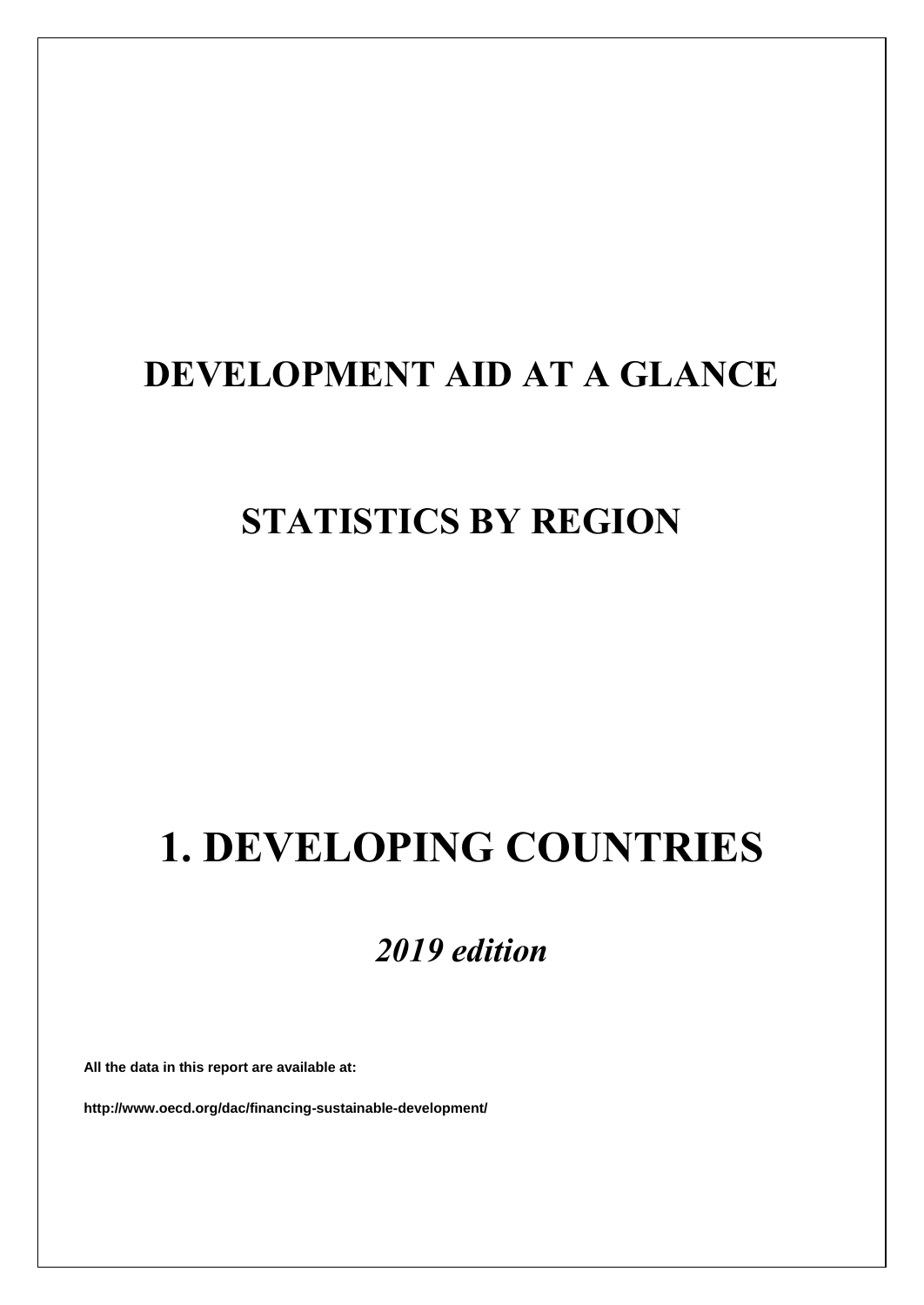## **1.1. ODA TO DEVELOPING COUNTRIES - SUMMARY**

|                | 1.1.1. Top 10 ODA receipts by recipient<br>USD million, net disbursements in 2017 |         |      |
|----------------|-----------------------------------------------------------------------------------|---------|------|
| 1              | Syrian Arab Republic                                                              | 10 361  | 6%   |
| $\overline{2}$ | Ethiopia                                                                          | 4 1 1 7 | 3%   |
| 3              | Afghanistan                                                                       | 3804    | 2%   |
| 4              | Bangladesh                                                                        | 3740    | 2%   |
| 5              | Nigeria                                                                           | 3 3 5 9 | 2%   |
| 6              | Yemen                                                                             | 3 2 3 4 | 2%   |
| $\overline{7}$ | Turkey                                                                            | 3 1 4 2 | 2%   |
| 8              | India                                                                             | 3 0 9 4 | 2%   |
| 9              | Jordan                                                                            | 2921    | 2%   |
| 10             | Iraq                                                                              | 2 9 0 7 | 2%   |
|                | Other recipients                                                                  | 122 123 | 75%  |
|                | Total                                                                             | 162 802 | 100% |

1 United States 30 006 18%<br>2 Germany 19 818 12%

**1.1.2. Top 10 ODA donors**

*USD million, net disbursements in 2017*

 EU Institutions 16 054 10% United Kingdom 11 335 7% IDA 9 513 6% Japan 8 080 5%

8 France 6 649 4% 9 Global Fund 4 226 3% 10 United Arab Emirates 3 835 2% Other donors 45 334 28% **Total 162 802 100%**

2 Germany

Turkey

#### **1.1.3. Trends in ODA**

| <b>Sylidii Aldu Republic</b> | ו טכטו  | $O$ /0 |
|------------------------------|---------|--------|
| Ethiopia                     | 4 1 1 7 | 3%     |
| Afghanistan                  | 3804    | 2%     |
| Bangladesh                   | 3740    | 2%     |
| Nigeria<br>5                 | 3 3 5 9 | 2%     |
| Yemen                        | 3 2 3 4 | 2%     |
| $\overline{7}$<br>Turkev     | 3 1 4 2 | 2%     |
| India                        | 3 0 9 4 | 2%     |
| Jordan                       | 2921    | 2%     |
| 10<br>Iraq                   | 2 9 0 7 | 2%     |
|                              |         |        |

**1.1.4. ODA by income group** *USD million, 2017, net disbursements*



 **1.1.5. Sectors in 2017**  *commitments*

|    |         |                   | 36% |                     |                      | 20% | 9%                      | 8%<br>3%      | 11%                 |     | 12%           |
|----|---------|-------------------|-----|---------------------|----------------------|-----|-------------------------|---------------|---------------------|-----|---------------|
| 0% | 10%     |                   | 20% | 30%                 | 40%                  | 50% | 60%                     | 70%           | 80%                 | 90% | 100%          |
|    | ■Social | <b>□</b> Economic |     | <b>D</b> Production | <b>□</b> Multisector |     | □ General Programme Aid | <b>■</b> Debt | <b>Humanitarian</b> |     | $\Box$ Others |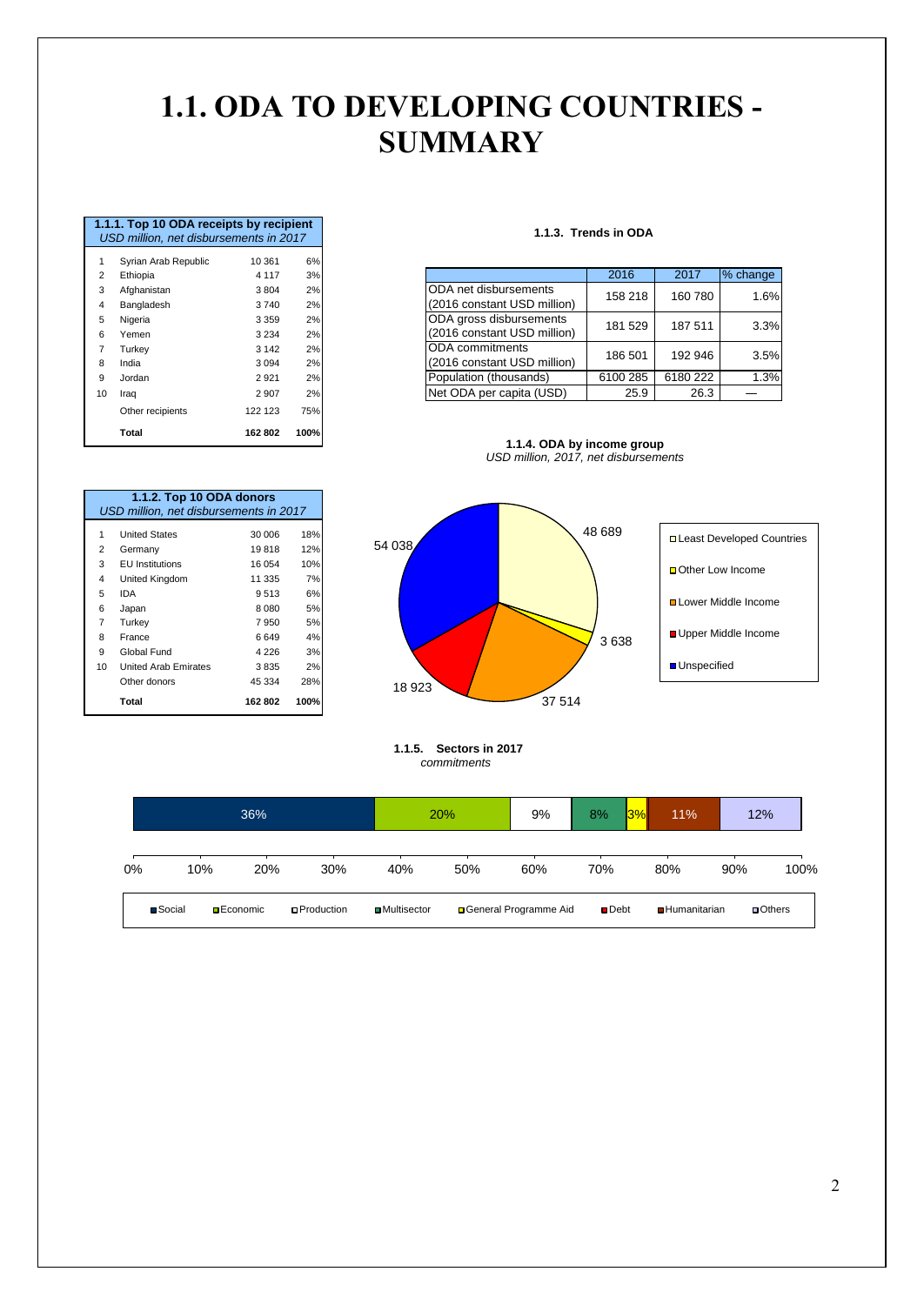

#### **1.1.7. Net ODA and population of aid recipient countries by region in 2017**

|                           | Net ODA<br><b>USD million</b> | Population<br>million |
|---------------------------|-------------------------------|-----------------------|
| Africa                    | 52 800                        | 1 255                 |
| Asia                      | 48769                         | 4 1 2 0               |
| America                   | 8570                          | 638                   |
| Europe                    | 8 3 7 1                       | 157                   |
| Oceania                   | 1983                          | 11                    |
| Aid unspecified by region | 42 308                        |                       |
| <b>All ODA recipients</b> | 162 802                       | 6 180                 |

**1.1.8. Regional shares of total net ODA** *As a percentage of total ODA*

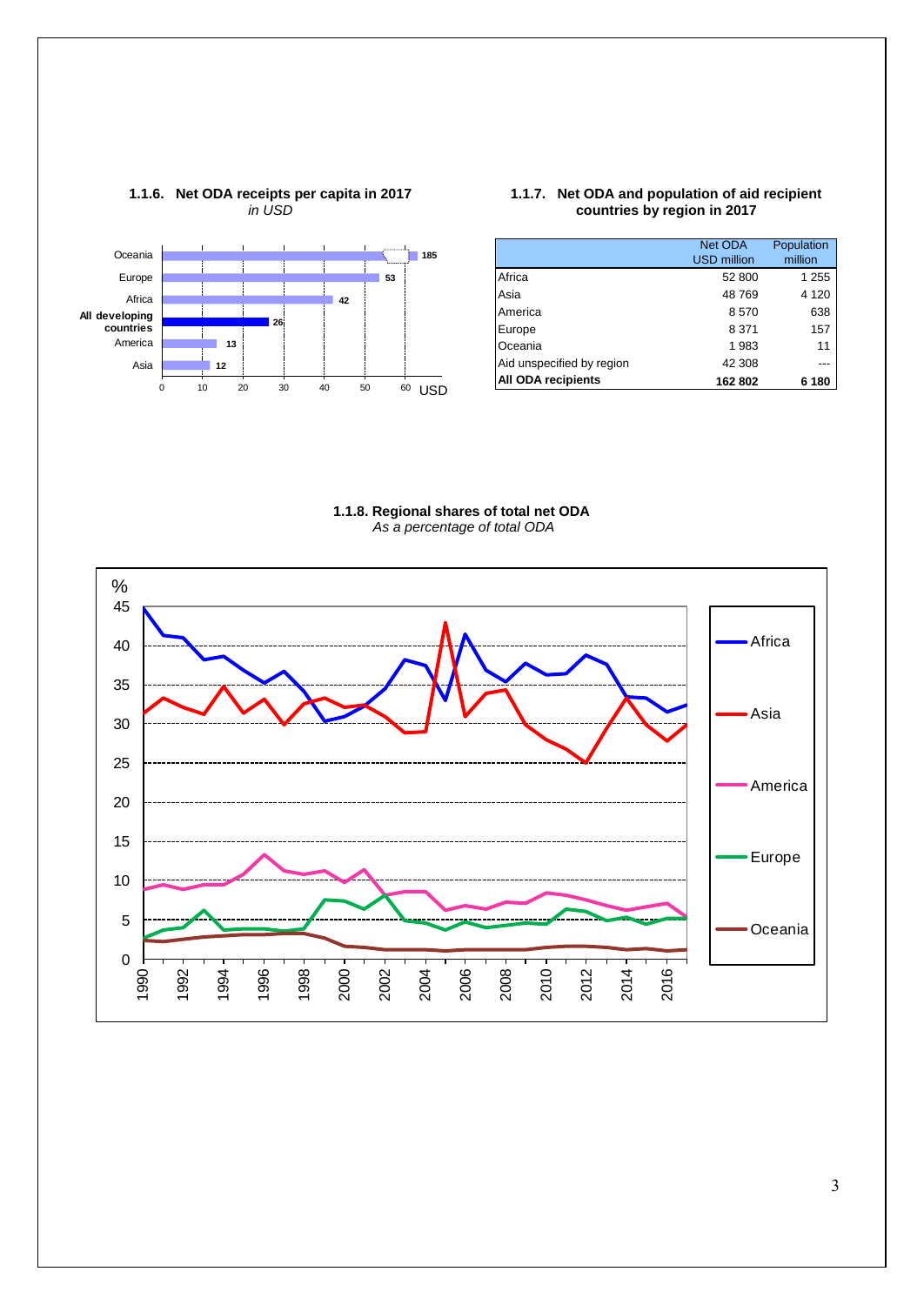## **1.2. ODA TO DEVELOPING COUNTRIES BY DONOR AND RECIPIENT**

#### **1.2.1. Top 10 DAC donor countries** *USD million, net bilateral disbursements*

|    |                            | 2015    | 2016     | 2017    | 3-year<br>average | % of DAC<br>countries |
|----|----------------------------|---------|----------|---------|-------------------|-----------------------|
|    |                            |         |          |         |                   |                       |
| 1  | <b>United States</b>       | 26 654  | 28 544   | 30 006  | 28 401            | 28%                   |
| 2  | Germany                    | 14 113  | 19636    | 19818   | 17856             | 18%                   |
| 3  | United Kingdom             | 11 718  | 11 517   | 11 335  | 11 523            | 11%                   |
| 4  | Japan                      | 6 1 6 6 | 7048     | 8 0 8 0 | 7098              | 7%                    |
| 5  | France                     | 5 1 5 5 | 5641     | 6649    | 5815              | 6%                    |
| 6  | Sweden                     | 4828    | 3451     | 3827    | 4035              | 4%                    |
| 7  | <b>Netherlands</b>         | 4 1 6 3 | 3 1 5 8  | 3534    | 3618              | 4%                    |
| 8  | Norway                     | 3 3 0 7 | 3451     | 3 1 2 7 | 3 2 9 5           | 3%                    |
| 9  | Canada                     | 2972    | 2661     | 3 1 2 7 | 2920              | 3%                    |
| 10 | Switzerland                | 2726    | 2 7 7 3  | 2 3 3 0 | 2610              | 3%                    |
|    | Other DAC countries        | 12 356  | 15 2 2 9 | 13725   | 13770             | 14%                   |
|    | <b>Total DAC countries</b> | 94 158  | 103 109  | 105 560 | 100 943           | 100%                  |

#### **1.2.2. DAC donor countries' aid**

*USD billion, values shown for 2017, net bilateral disbursements*

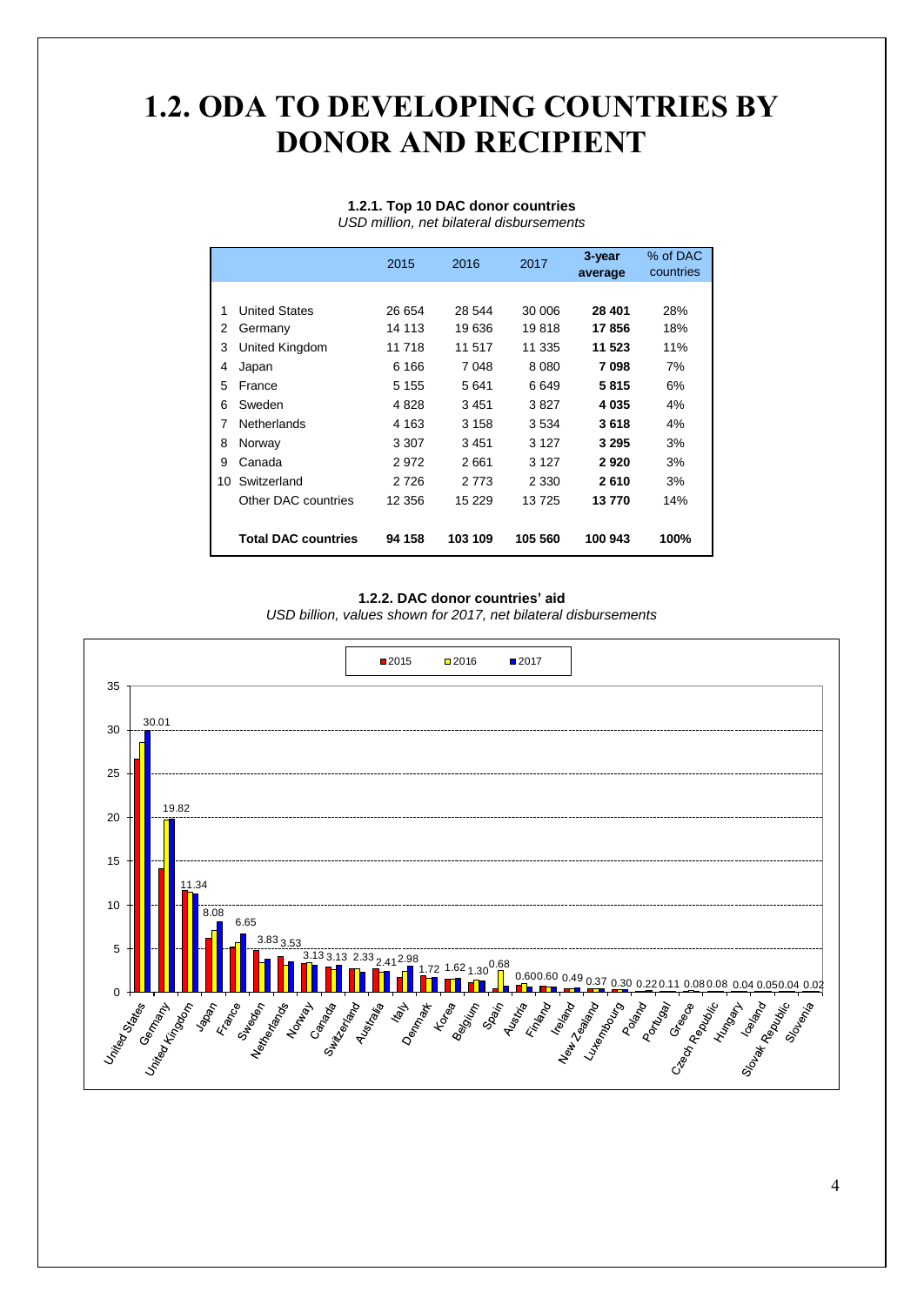### **1.2.3. ODA by DAC donor**

|                            | 1970-79        | 1980-89 | 1990-99        | 2000-09 | 2010-17 | 2010-17<br>% of DAC<br>countries |
|----------------------------|----------------|---------|----------------|---------|---------|----------------------------------|
| Australia                  | 1 3 1 0        | 1 3 1 4 | 1 386          | 1938    | 2844    | 3%                               |
| Austria                    | 137            | 374     | 291            | 763     | 609     | 1%                               |
| Belgium                    | 729            | 785     | 653            | 1 1 8 2 | 1 3 3 1 | 1%                               |
| Canada                     | 1528           | 2019    | 2 1 7 8        | 2 4 6 8 | 2960    | 3%                               |
| <b>Czech Republic</b>      |                |         | 11             | 69      | 63      | 0%                               |
| Denmark                    | 402            | 719     | 1 1 9 9        | 1511    | 1768    | 2%                               |
| Finland                    | 64             | 316     | 387            | 494     | 714     | 1%                               |
| France                     | 3639           | 5797    | 6919           | 5720    | 6 2 0 9 | 7%                               |
| Germany                    | 3 4 3 3        | 5 0 7 2 | 5 1 1 8        | 5784    | 11 773  | 13%                              |
| Greece                     |                |         | 24             | 187     | 94      | 0%                               |
| Hungary                    | 61             | 141     | $\overline{4}$ | 24      | 33      | 0%                               |
| Iceland                    |                |         | 3              | 20      | 34      | 0%                               |
| Ireland                    | $\overline{7}$ | 38      | 108            | 460     | 481     | 1%                               |
| Italy                      | 332            | 2 1 1 6 | 1863           | 1 2 6 4 | 1 4 5 7 | 2%                               |
| Japan                      | 3 1 7 5        | 5822    | 8 2 0 2        | 7 0 8 7 | 6577    | 7%                               |
| Korea                      |                | 1       | 101            | 411     | 1 2 9 5 | 1%                               |
| Luxembourg                 |                |         | 71             | 217     | 257     | 0%                               |
| Netherlands                | 1 4 0 5        | 2 4 2 0 | 2677           | 3656    | 3563    | 4%                               |
| <b>New Zealand</b>         | 160            | 156     | 165            | 243     | 334     | 0%                               |
| Norway                     | 356            | 926     | 1 4 3 8        | 2 0 2 9 | 2846    | 3%                               |
| Poland                     | 42             | 25      | 5              | 57      | 109     | 0%                               |
| Portugal                   |                | 41      | 265            | 325     | 247     | 0%                               |
| <b>Slovak Republic</b>     | ٠              | ٠       | 1              | 19      | 19      | 0%                               |
| Slovenia                   |                |         | $\overline{a}$ | 10      | 21      | 0%                               |
| Spain                      |                | 344     | 1 1 4 9        | 2 1 2 6 | 1 3 5 2 | 1%                               |
| Sweden                     | 789            | 1 340   | 1565           | 2 3 4 5 | 3 4 4 0 | 4%                               |
| Switzerland                | 301            | 742     | 1 0 7 0        | 1 5 3 4 | 2 3 4 8 | 3%                               |
| United Kingdom             | 2664           | 2 1 8 8 | 2 2 6 6        | 5 2 8 3 | 9482    | 10%                              |
| <b>United States</b>       | 10873          | 12 3 64 | 10724          | 20 595  | 28 191  | 31%                              |
| <b>Total DAC countries</b> | 31 406         | 45 062  | 49845          | 67820   | 90 449  | 100%                             |
| <b>EU</b> Institutions     | 2010           | 3 4 4 8 | 5716           | 8 9 4 3 | 14 289  | ---                              |

*USD million, 2016 prices and exchange rates, average annual net bilateral disbursements*

#### **1.2.4. ODA by largest bilateral donors since 1970**



 $\begin{matrix} 1970 & 1970 & 1970 & 1970 & 1970 & 1970 & 1970 & 1970 & 1970 & 1970 & 1970 & 1970 & 1970 & 1970 & 1970 & 1970 & 1970 & 1970 & 1970 & 1970 & 1970 & 1970 & 1970 & 1970 & 1970 & 1970 & 1970 & 1970 & 1970 & 1970 & 1970 & 1970 & 1970 & 1970 & 1970 & 19$ 

o<br>+<br>076

*USD million, 2016 prices and exchange rates, 3-year average net bilateral disbursements*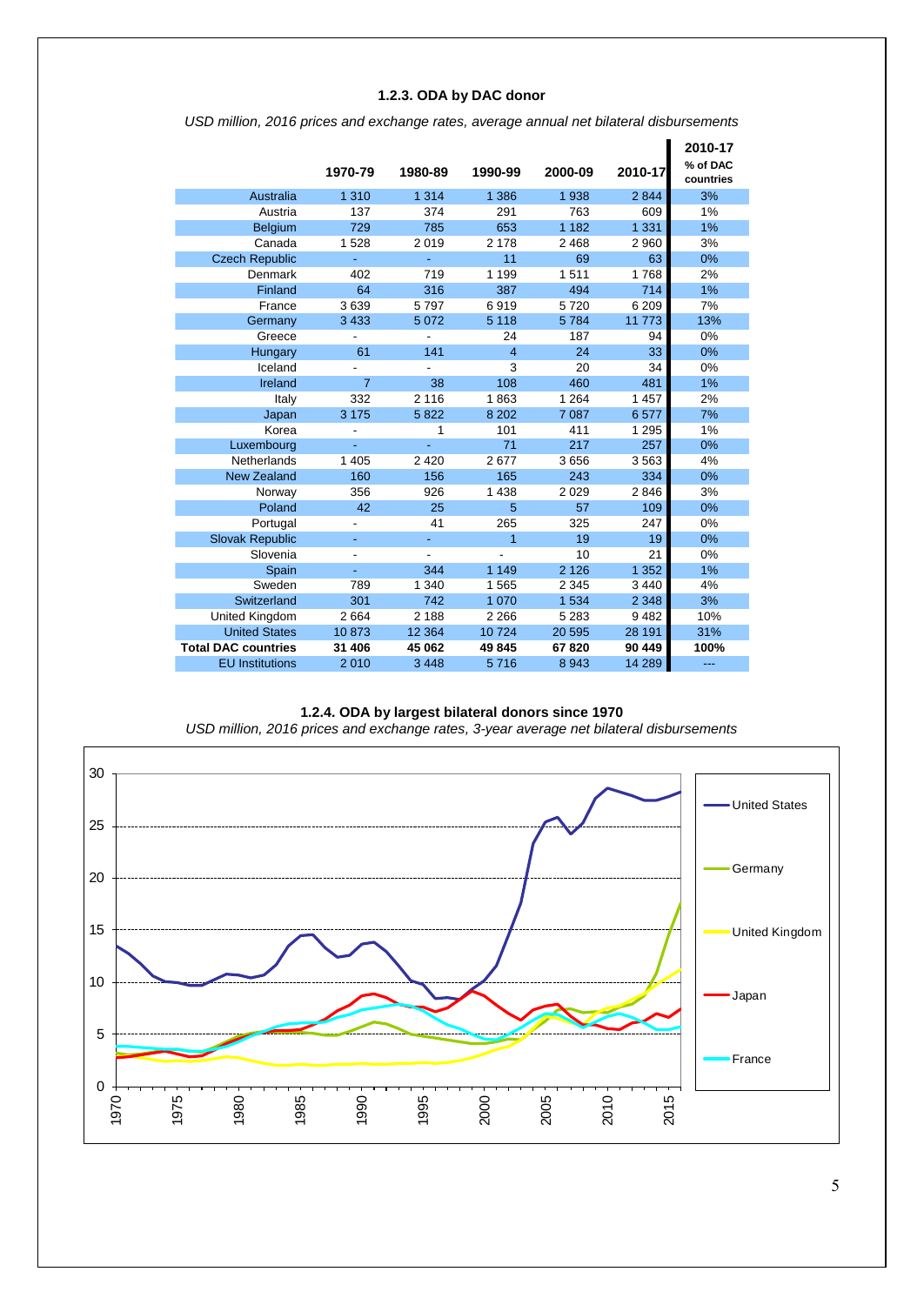### **1.2.5. Top 10 multilateral donors**

*USD million, net disbursements*

|    |                                               | 2015    | 2016    | 2017    | 3-year<br>average | % of all<br>multilaterals |
|----|-----------------------------------------------|---------|---------|---------|-------------------|---------------------------|
|    |                                               |         |         |         |                   |                           |
| 1  | <b>EU</b> Institutions                        | 13 546  | 16832   | 16 054  | 15 477            | 37%                       |
| 2  | International Development Association         | 10 055  | 8 1 0 5 | 9513    | 9 2 2 4           | 22%                       |
| 3  | Global Fund                                   | 3 1 7 2 | 3547    | 4 2 2 6 | 3648              | 9%                        |
| 4  | African Development Fund                      | 2059    | 2029    | 2427    | 2 172             | 5%                        |
| 5  | Global Alliance for Vaccines and Immunization | 1725    | 1 3 3 9 | 1647    | 1570              | 4%                        |
| 6  | Inter-American Development Bank               | 1906    | 1442    | 1 0 8 3 | 1477              | 4%                        |
| 7  | <b>UNICEF</b>                                 | 1 395   | 1440    | 1518    | 1451              | 3%                        |
| 8  | Asian Development Bank                        | 1446    | 1 3 7 4 | 1 1 0 6 | 1 309             | 3%                        |
| 9  | <b>UNRWA</b>                                  | 771     | 717     | 893     | 794               | 2%                        |
| 10 | <b>Global Environment Facility</b>            | 813     | 851     | 424     | 696               | 2%                        |
|    | Other multilaterals                           | 4937    | 3839    | 4 1 9 3 | 4 3 2 3           | 10%                       |
|    | <b>Total multilaterals</b>                    | 41825   | 41 515  | 43 086  | 42 142            | 100%                      |

#### **1.2.6. Top 10 ODA recipients**

*USD million, receipts from all donors, net ODA receipts*

|    |                             | 2015    | 2016    | 2017    | 3-year<br>average | % of all<br>recipients |
|----|-----------------------------|---------|---------|---------|-------------------|------------------------|
|    | Syrian Arab Republic        | 4 9 20  | 8 9 0 0 | 10 361  | 8 0 6 0           | 5%                     |
| 2  | Afghanistan                 | 4 267   | 4 0 6 9 | 3804    | 4 0 4 7           | 3%                     |
| 3  | Ethiopia                    | 3 2 3 5 | 4 0 7 4 | 4 1 1 7 | 3809              | 2%                     |
| 4  | Pakistan                    | 3754    | 2950    | 2 2 8 3 | 2996              | 2%                     |
| 5  | India                       | 3 174   | 2679    | 3 0 9 4 | 2982              | 2%                     |
| 6  | Turkey                      | 2 1 4 5 | 3613    | 3 1 4 2 | 2967              | 2%                     |
|    | Bangladesh                  | 2570    | 2 5 0 5 | 3740    | 2938              | 2%                     |
| 8  | Viet Nam                    | 3 1 5 7 | 2895    | 2 3 7 6 | 2810              | 2%                     |
| 9  | Nigeria                     | 2 4 3 2 | 2 4 9 8 | 3 3 5 9 | 2763              | 2%                     |
| 10 | Jordan                      | 2 1 5 2 | 2 7 3 8 | 2 9 2 1 | 2604              | 2%                     |
|    | Other recipients            | 121 412 | 121 297 | 123 605 | 122 105           | 77%                    |
|    | <b>Total ODA recipients</b> | 153 220 | 158 218 | 162 802 | 158 080           | 100%                   |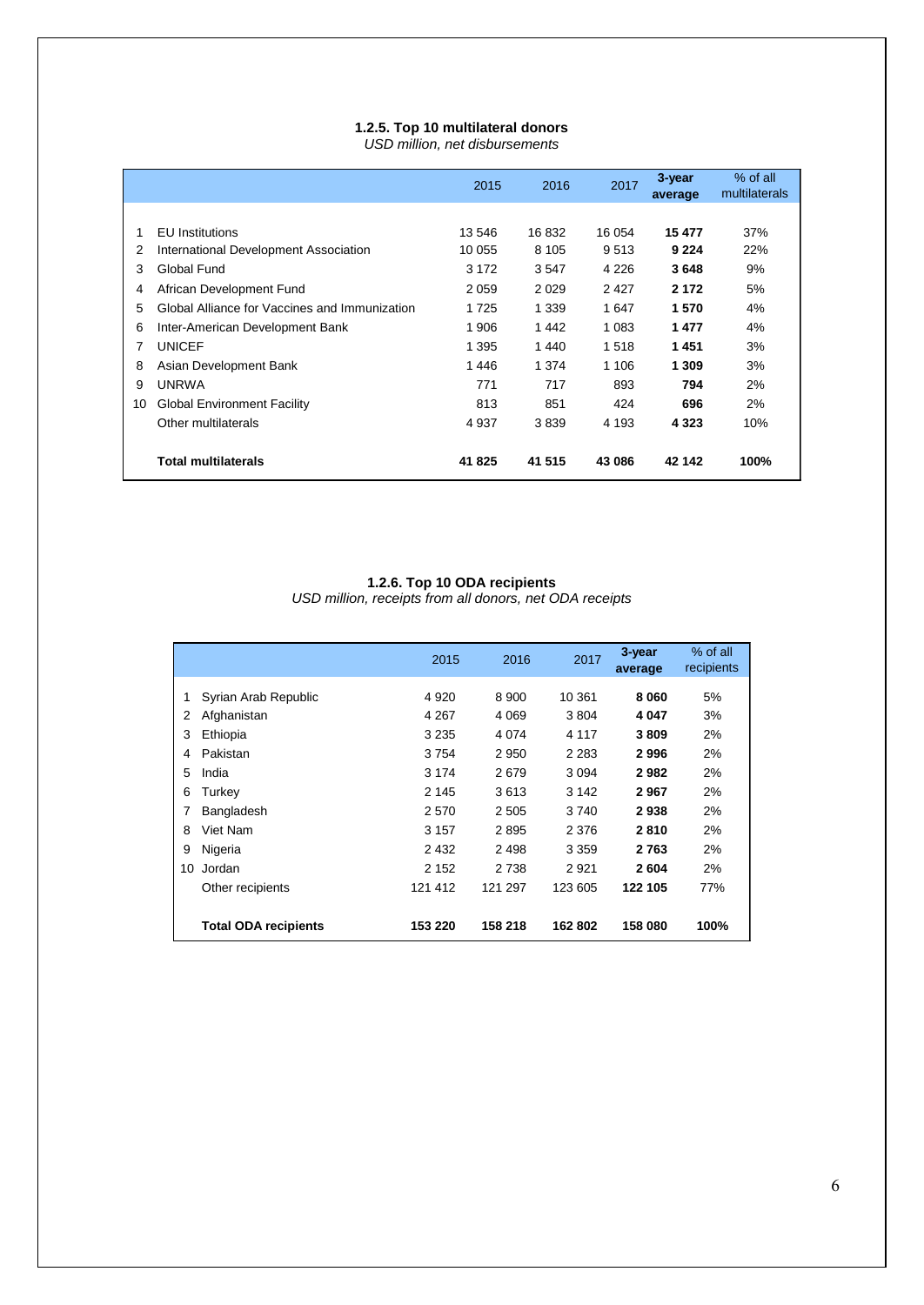#### **1.2.7. ODA by recipient country**

*USD million, 2016 prices and exchange rates, top 50 recipient countries since 1970, net ODA receipts*

|                                   | 2010-17  | 1970-79        | 1980-89        |                        | 1990-99 2000-09          | 2010-17        | 2015                     | 2016                  | 2017           |
|-----------------------------------|----------|----------------|----------------|------------------------|--------------------------|----------------|--------------------------|-----------------------|----------------|
|                                   | Share(%) |                |                | <b>Annual averages</b> |                          |                |                          | <b>Annual amounts</b> |                |
| Afghanistan                       | 3.6      | 230            | 68             | 298                    | 2957                     | 5 0 64         | 4 2 7 1                  | 4 0 6 9               | 3744           |
| Bangladesh                        | 1.6      | 1846           | 2702           | 1913                   | 1 4 4 3                  | 2 2 4 1        | 2 5 8 4                  | 2 5 0 5               | 3745           |
| <b>Bolivia</b>                    | 0.5      | 244            | 496            | 809                    | 800                      | 690            | 789                      | 696                   | 927            |
| <b>Burkina Faso</b>               | 0.7      | 290            | 465            | 537                    | 725                      | 962            | 998                      | 1 0 2 7               | 865            |
| Cameroon                          | 0.5      | 395            | 462            | 670                    | 896                      | 699            | 667                      | 757                   | 1 1 8 7        |
| China (People's Republic of)      | 0.0      | $\overline{4}$ | 1772           | 3 0 28                 | 1569                     | $-478$         | $-416$                   | $-792$                | $-1080$        |
| Colombia                          | 0.7      | 408            | 168            | 206                    | 772                      | 940            | 1 3 5 6                  | 1 1 0 6               | 826            |
| Côte d'Ivoire                     | 0.8      | 313            | 407            | 1 0 5 9                | 597                      | 1 0 8 9        | 655                      | 616                   | 813            |
| Democratic Republic of the Congo  | 2.0      | 711            | 904            | 374                    | 2 0 2 3                  | 2 7 7 4        | 2 5 8 8                  | 2 1 0 2               | 2 2 4 3        |
| Egypt                             | 1.3      | 4801           | 3 1 6 3        | 4 1 7 7                | 1 4 2 1                  | 1869           | 2 4 8 7                  | 2 1 3 0               | $-170$         |
| Ethiopia                          | 2.5      | 357            | 1 0 0 9        | 1 1 7 9                | 2 1 8 2                  | 3 4 5 1        | 3 1 8 9                  | 4 0 7 4               | 4 0 5 4        |
| Ghana                             | 1.0      | 288            | 569            | 793                    | 1 1 4 6                  | 1 4 2 0        | 1759                     | 1 3 1 6               | 1 2 3 7        |
| Haiti                             | 1.0      | 135            | 297            | 449                    | 510                      | 1 3 5 5        | 1 0 4 9                  | 1 0 7 2               | 960            |
| Honduras                          | 0.4      | 141            | 439            | 515                    | 600                      | 520            | 541                      | 412                   | 432            |
| India                             | 1.8      | 4 2 3 9        | 3765           | 2 2 4 4                | 1 6 3 4                  | 2588           | 3 2 5 1                  | 2679                  | 3 1 0 8        |
| Indonesia                         | 0.1      | 2 3 7 1        | 1898           | 1743                   | 1 4 6 5                  | 146            | $-148$                   | $-111$                | 158            |
| Iraq                              | 1.3      | 128            | 89             | 309                    | 6 5 0 2                  | 1845           | 1514                     | 2 2 8 8               | 2859           |
| Israel                            | 0.0      | 1 4 5 6        | 2 5 3 7        | 1572                   | $\overline{\phantom{a}}$ | $\blacksquare$ | $\overline{\phantom{a}}$ | $\blacksquare$        | $\blacksquare$ |
| Jordan                            | 1.3      | 1 3 2 0        | 1702           | 672                    | 812                      | 1837           | 2 1 6 9                  | 2738                  | 2870           |
| Kenya                             | 1.7      | 501            | 1 0 7 1        | 889                    | 933                      | 2 3 7 1        | 2 4 6 4                  | 2 1 8 8               | 2 4 3 7        |
| Madagascar                        | 0.4      | 261            | 505            | 538                    | 728                      | 527            | 680                      | 622                   | 763            |
| Malawi                            | 0.7      | 227            | 396            | 607                    | 643                      | 1 0 4 3        | 1 0 38                   | 1 2 4 1               | 1 4 9 1        |
| Mali                              | 0.8      | 326            | 665            | 560                    | 720                      | 1 1 4 4        | 1 205                    | 1 208                 | 1 3 2 5        |
| Morocco                           | 1.1      | 842            | 1 3 8 3        | 1 0 3 5                | 845                      | 1563           | 1 4 8 8                  | 1992                  | 1839           |
| Mozambique                        | 1.3      | 115            | 787            | 1 4 2 1                | 1 678                    | 1826           | 1813                     | 1529                  | 1746           |
| Myanmar                           | 0.9      | 351            | 617            | 124                    | 202                      | 1 2 6 9        | 1 1 9 0                  | 1537                  | 1 5 3 4        |
| <b>Nepal</b>                      | 0.7      | 181            | 519            | 507                    | 550                      | 913            | 1 2 1 2                  | 1 0 6 3               | 1 2 4 3        |
| Nicaragua                         | 0.4      | 138            | 330            | 780                    | 897                      | 490            | 458                      | 431                   | 550            |
| Niger                             | 0.6      | 349            | 517            | 408                    | 488                      | 824            | 871                      | 951                   | 1 1 8 2        |
| Nigeria                           | 1.6      | 300            | 137            | 284                    | 2418                     | 2 2 8 0        | 2 4 0 1                  | 2 4 9 8               | 3 3 0 9        |
| Pakistan                          | 2.0      | 2 0 6 2        | 1894           | 1 3 3 5                | 1937                     | 2783           | 3709                     | 2 9 5 0               | 2 2 5 7        |
| Papua New Guinea                  | 0.4      | 943            | 718            | 562                    | 375                      | 511            | 592                      | 532                   | 504            |
| Peru                              | 0.2      | 340            | 539            | 551                    | 497                      | 242            | 330                      | 320                   | $-35$          |
| Philippines                       | 0.2      | 633            | 1 0 0 4        | 1 2 3 0                | 555                      | 272            | 525                      | 284                   | 146            |
| Rwanda                            | 0.7      | 233            | 387            | 549                    | 601                      | 1 0 3 4        | 1 0 7 3                  | 1 1 4 7               | 1 2 0 5        |
| Senegal                           | 0.6      | 423            | 880            | 752                    | 780                      | 897            | 884                      | 737                   | 895            |
| Serbia                            | 0.6      | ÷.             | ÷.             | 157                    | 1 4 3 5                  | 791            | 313                      | 633                   | 1 6 5 5        |
| Somalia                           | 0.7      | 414            | 904            | 473                    | 341                      | 1 0 4 7        | 1 2 3 7                  | 1 1 8 4               | 1743           |
| Sri Lanka                         | 0.3      | 468            | 946            | 685                    | 642                      | 417            | 426                      | 357                   | 292            |
| Sudan                             | 0.9      | 691            | 1698           | 559                    | 1 3 9 2                  | 1 2 0 2        | 897                      | 811                   | 828            |
| Syrian Arab Republic              | 3.0      | 2 1 5 1        | 1 909          | 455                    | 125                      | 4 1 8 5        | 4817                     | 8 9 0 0               | 11 155         |
| Tanzania                          | 1.8      | 726            | 1 4 5 9        | 1 3 1 6                | 2 0 0 4                  | 2 5 6 6        | 2 5 5 9                  | 2 3 1 8               | 2 5 4 3        |
| <b>Thailand</b>                   | 0.1      | 447            | 887            | 800                    | $-86$                    | 90             | 49                       | 228                   | 250            |
| Tunisia                           | 0.5      | 640            | 473            | 295                    | 362                      | 681            | 475                      | 627                   | 751            |
| <b>Lurkey</b>                     | 1.8      | 640            | 878            | 583                    | 535                      | 2 586          | 2 147                    | 3613                  | 3 057          |
| Uganda                            | $1.2$    | 130            | 437            | 907                    | 1 3 6 7                  | 1621           | 1619                     | 1757                  | 1976           |
| Viet Nam                          | 2.3      | 1657           | 379            | 903                    | 2 1 5 4                  | 3 1 7 0        | 3 2 7 3                  | 2895                  | 2 3 7 0        |
| West Bank and Gaza Strip          | 1.6      | ÷.             | $\blacksquare$ | 456                    | 1535                     | 2 171          | 1871                     | 2 4 0 2               | 2 0 7 3        |
| Yemen                             | 1.0      | 731            | 971            | 396                    | 356                      | 1 3 7 3        | 1786                     | 2 3 0 1               | 3 1 8 4        |
| Zambia                            | 0.7      | 279            | 669            | 1 0 2 6                | 1 1 0 2                  | 928            | 795                      | 964                   | 1 0 0 8        |
|                                   |          |                |                |                        |                          |                |                          |                       |                |
| Africa total                      | 34.9     | 17 459         | 26 173         | 28 10 6                | 34 761                   | 48819          | 50 853                   | 49 908                | 51 833         |
| America total                     | 6.7      | 3590           | 6 0 03         | 7 3 4 7                | 7 2 5 4                  | 9383           | 10 161                   | 11 280                | 8 3 0 6        |
| Asia total                        | 29.0     | 24 006         | 26 27 2        | 21 339                 | 30 623                   | 40 601         | 45 617                   | 43 926                | 48 998         |
| Europe total                      | 5.1      | 1 0 9 4        | 1 3 1 4        | 3 1 2 3                | 4913                     | 7 1 6 5        | 6786                     | 8 1 5 5               | 8 1 9 1        |
| Oceania total                     | 1.3      | 1998           | 2 3 1 6        | 2 1 2 7                | 1 3 2 0                  | 1786           | 1937                     | 1683                  | 1912           |
| Unspecified total                 | 23.0     | 5635           | 8770           | 9 1 6 9                | 16 620                   | 32 127         | 37 353                   | 43 265                | 41 540         |
| <b>Developing Countries total</b> | 100.0    | 53 783         | 70 849         | 71 211                 | 95 492                   | 139 881        | 152 707                  | 158 218               | 160 780        |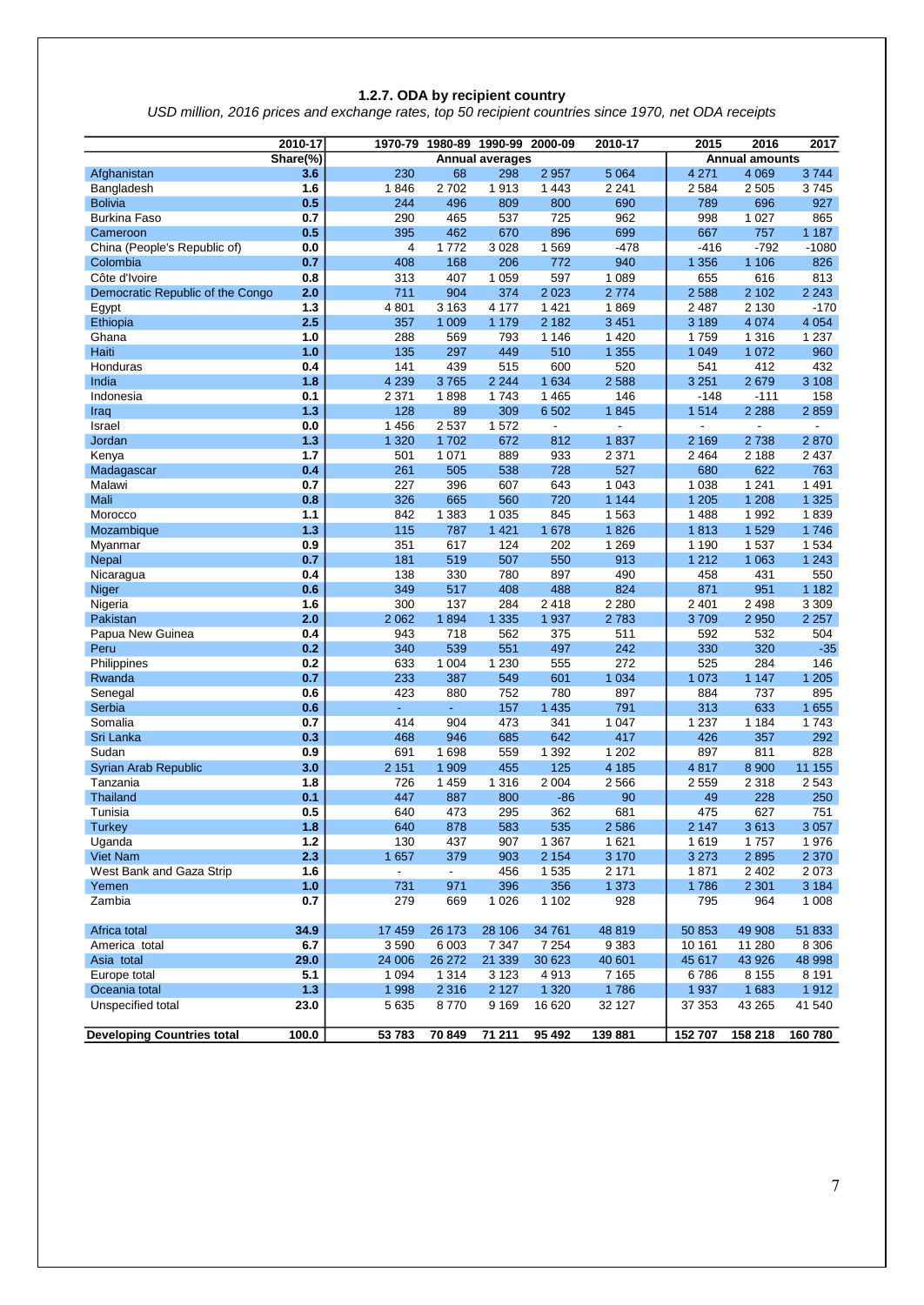

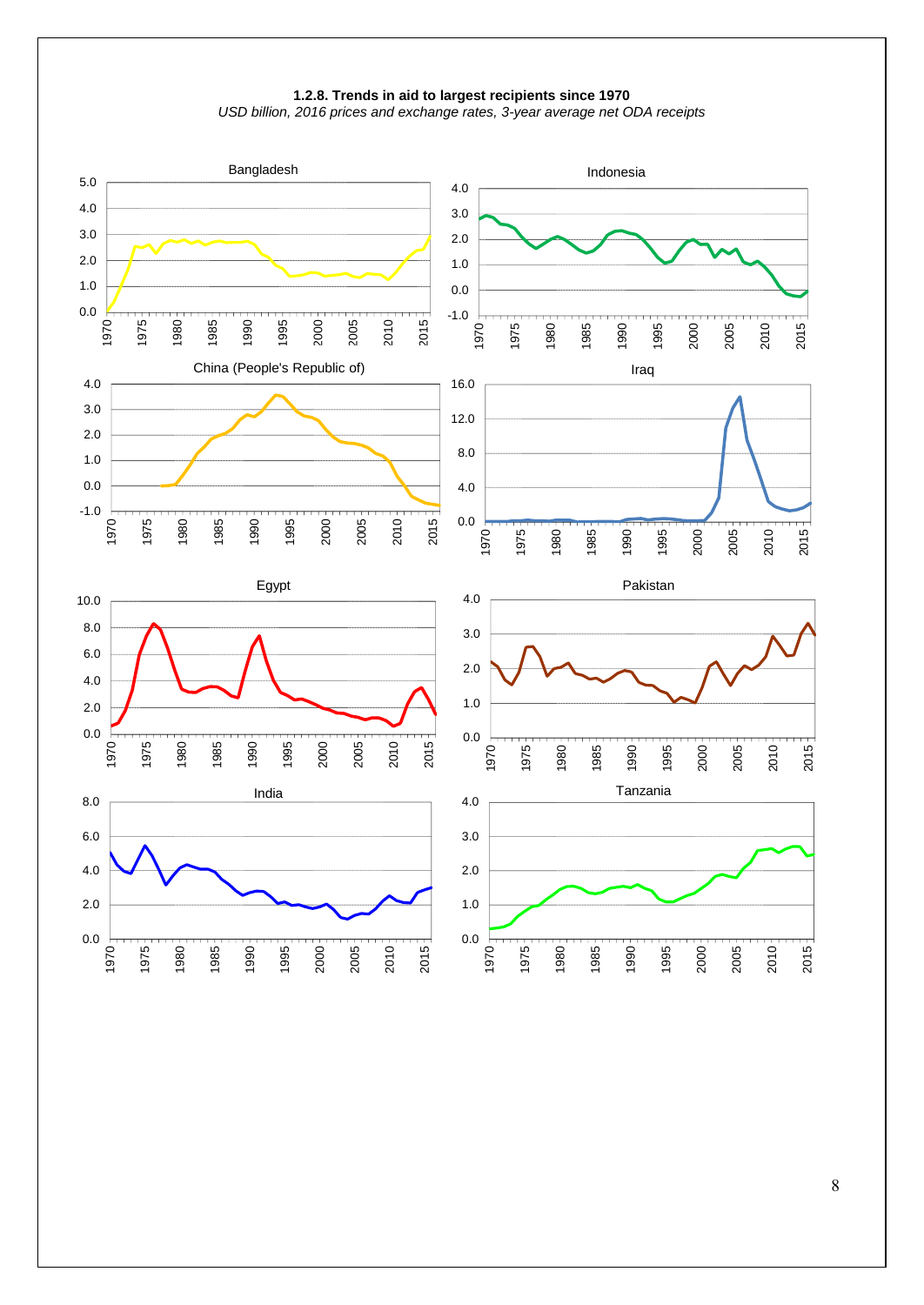## **1.3. ODA TO DEVELOPING COUNTRIES BY SECTOR**

**1.3.1. ODA by sector since 1996**

*As a percentage of total ODA, 3-year average commitments*

![](_page_8_Figure_3.jpeg)

#### **1.3.2. ODA by region and by sector in 2017** *As a percentage of total ODA for each region*

![](_page_8_Figure_5.jpeg)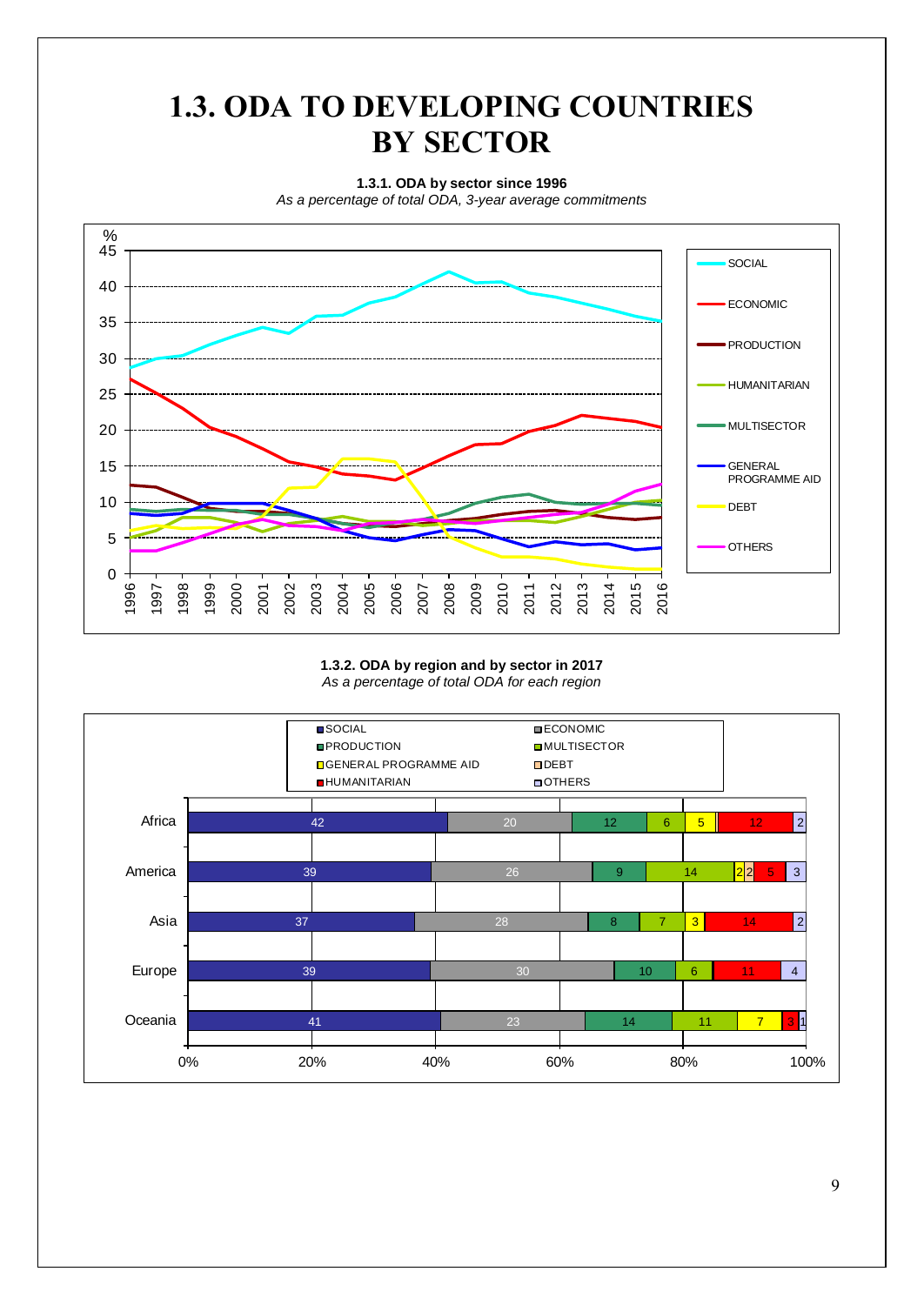### **1.3.3. ODA by donor and sector in 2017**

As a percentage of total bilateral commitments

|                                             | Australia | Austria | Belgium | Canada | Czech Republic | Denmark | Finland | France | Germany | Greece                   | Hungary | Iceland | Ireland | Italy | Japan | Korea | Luxembourg |
|---------------------------------------------|-----------|---------|---------|--------|----------------|---------|---------|--------|---------|--------------------------|---------|---------|---------|-------|-------|-------|------------|
| <b>SOCIAL</b>                               | 40.7      | 42.7    | 21.1    | 43.2   | 41.0           | 40.8    | 24.9    | 32.9   | 29.4    | 1.6                      | 71.9    | 27.0    | 43.2    | 19.7  | 16.1  | 36.9  | 43.0       |
| Education                                   | 8.1       | 25.7    | 6.5     | 7.2    | 9.5            | 6.0     | 9.3     | 12.9   | 9.3     | 1.5                      | 63.9    | 1.7     | 7.6     | 5.1   | 4.2   | 9.1   | 13.3       |
| of which: Basic<br>education                | 3.7       | 0.2     | 2.6     | 2.5    | 0.1            | 2.4     | 6.0     | 1.4    | 0.6     | 1.5                      |         | 1.4     | 2.6     | 0.7   | 0.4   | 1.7   | 3.2        |
| Health                                      | 5.7       | 3.1     | 7.4     | 7.5    | 6.3            | 1.4     | 1.5     | 1.6    | 2.6     | 0.1                      | 0.1     | 1.1     | 12.8    | 5.1   | 1.5   | 15.9  | 9.7        |
| of which: Basic health                      | 4.0       | 1.1     | 4.1     | 6.1    | 4.1            | 0.3     | 0.7     | 1.2    | 1.8     | 0.0                      | 0.0     | 1.1     | 6.2     | 4.0   | 1.0   | 2.6   | 2.4        |
| Population and<br>reproductive health       | 2.2       | 0.1     | 1.1     | 12.4   | 0.5            | 5.2     | 1.9     | 0.3    | 0.6     | $\overline{\phantom{a}}$ | 0.7     |         | 1.8     | 0.5   | 0.2   | 0.7   | 1.6        |
| Water supply and<br>sanitation              | 2.4       | 2.7     | 1.7     | 0.7    | 3.5            | 4.6     | 0.7     | 9.3    | 5.5     |                          | 5.5     | 3.1     | 1.3     | 2.2   | 7.3   | 3.1   | 5.1        |
| Government and civil<br>society             | 20.5      | 5.7     | 3.4     | 12.7   | 11.9           | 23.1    | 10.2    | 3.6    | 9.2     | $\blacksquare$           | 1.3     | 6.6     | 14.1    | 5.5   | 1.9   | 6.8   | 8.9        |
| Other social infrastr.<br>and services      | 1.7       | 5.5     | 1.1     | 2.7    | 9.3            | 0.4     | 1.3     | 5.2    | 2.2     | 0.0                      | 0.4     | 14.5    | 5.6     | 1.2   | 1.0   | 1.3   | 4.3        |
| <b>ECONOMIC</b>                             | 9.7       | 5.5     | 7.4     | 4.5    | 3.4            | 6.1     | 29.2    | 21.4   | 16.9    | 0.0                      | 0.5     | 7.4     | 0.6     | 8.2   | 49.0  | 39.7  | 9.2        |
| Transport,<br>communications                | 4.7       | 0.5     | 1.7     | 0.2    | 0.2            | 0.1     | 2.4     | 7.7    | 2.0     | 0.0                      | 0.0     |         | 0.0     | 3.6   | 38.6  | 34.7  | 3.4        |
| Energy                                      | 0.8       | 3.9     | 2.5     | 1.9    | 2.0            | 2.7     | 24.0    | 12.2   | 9.4     |                          |         | 7.4     | 0.0     | 4.3   | 10.1  | 4.7   | 0.3        |
| Banking, business and<br>other services     | 4.1       | 1.1     | 3.2     | 2.5    | 1.1            | 3.3     | 2.8     | 1.5    | 5.5     | $\overline{a}$           | 0.5     | -       | 0.6     | 0.3   | 0.2   | 0.3   | 5.5        |
| <b>PRODUCTION</b>                           | 8.1       | 6.7     | 7.3     | 2.4    | 7.6            | 7.1     | 5.6     | 8.0    | 5.0     | ÷                        | 5.6     | 8.2     | 8.1     | 2.1   | 13.1  | 9.2   | 8.8        |
| Agriculture, forestry and<br>fishing        | 5.4       | 3.7     | 6.5     | 1.5    | 7.2            | 4.5     | 4.5     | 6.7    | 3.3     |                          | 5.6     | 8.2     | 7.6     | 1.7   | 10.4  | 7.3   | 8.2        |
| Industry, mining and<br>construction        | 1.5       | 2.9     | 0.5     | 0.6    | 0.4            | 2.0     | 0.4     | 1.3    | 0.5     |                          |         |         | 0.3     | 0.3   | 2.4   | 1.3   | 0.4        |
| Trade and tourism                           | 1.2       | 0.1     | 0.3     | 0.3    | 0.0            | 0.6     | 0.7     | 0.0    | 1.2     | $\overline{\phantom{a}}$ | 0.0     |         | 0.1     | 0.0   | 0.3   | 0.6   | 0.2        |
| <b>MULTISECTOR</b>                          | 23.3      | 3.7     | 10.5    | 11.5   | 3.8            | 7.7     | 1.7     | 10.5   | 9.4     | 2.9                      | 1.0     | 1.0     | 4.4     | 3.6   | 8.1   | 2.9   | 5.1        |
| <b>GENERAL</b><br><b>PROGRAMME AID</b>      | 2.6       |         | 0.1     | 0.4    | 0.3            | 1.4     |         | 8.6    | 2.1     |                          | 2.9     |         | 0.1     | 1.7   | 5.7   | 0.6   | 1.4        |
| <b>DEBT</b>                                 | 0.1       | 1.6     | 0.9     | 0.2    |                | 0.2     |         | 1.0    | 0.0     |                          |         |         |         | 2.8   | 0.1   |       |            |
| <b>HUMANITARIAN</b>                         | 8.6       | 8.6     | 12.2    | 17.1   | 9.4            | 23.6    | 12.7    | 1.3    | 10.6    | 15.1                     | 0.4     | 7.8     | 23.4    | 7.8   | 4.2   | 3.6   | 17.8       |
| <b>OTHERS</b>                               | 6.9       | 31.3    | 40.5    | 20.7   | 34.5           | 13.1    | 25.9    | 16.3   | 26.7    | 80.5                     | 17.6    | 48.6    | 20.2    | 54.1  | 3.7   | 7.1   | 14.7       |
|                                             |           |         |         |        |                |         |         |        |         |                          |         |         |         |       |       |       |            |
| <b>TOTAL</b>                                | 100       | 100     | 100     | 100    | 100            | 100     | 100     | 100    | 100     | 100                      | 100     | 100     | 100     | 100   | 100   | 100   | 100        |
| Food aid (emergency<br>and development aid) | 3.2       | 0.3     | 2.9     | 4.5    | 1.3            | 2.1     | 5.7     | 0.5    | 3.6     | $\blacksquare$           | 2.9     | 0.9     | 1.5     | 0.6   | 0.9   | 1.1   | 1.8        |

10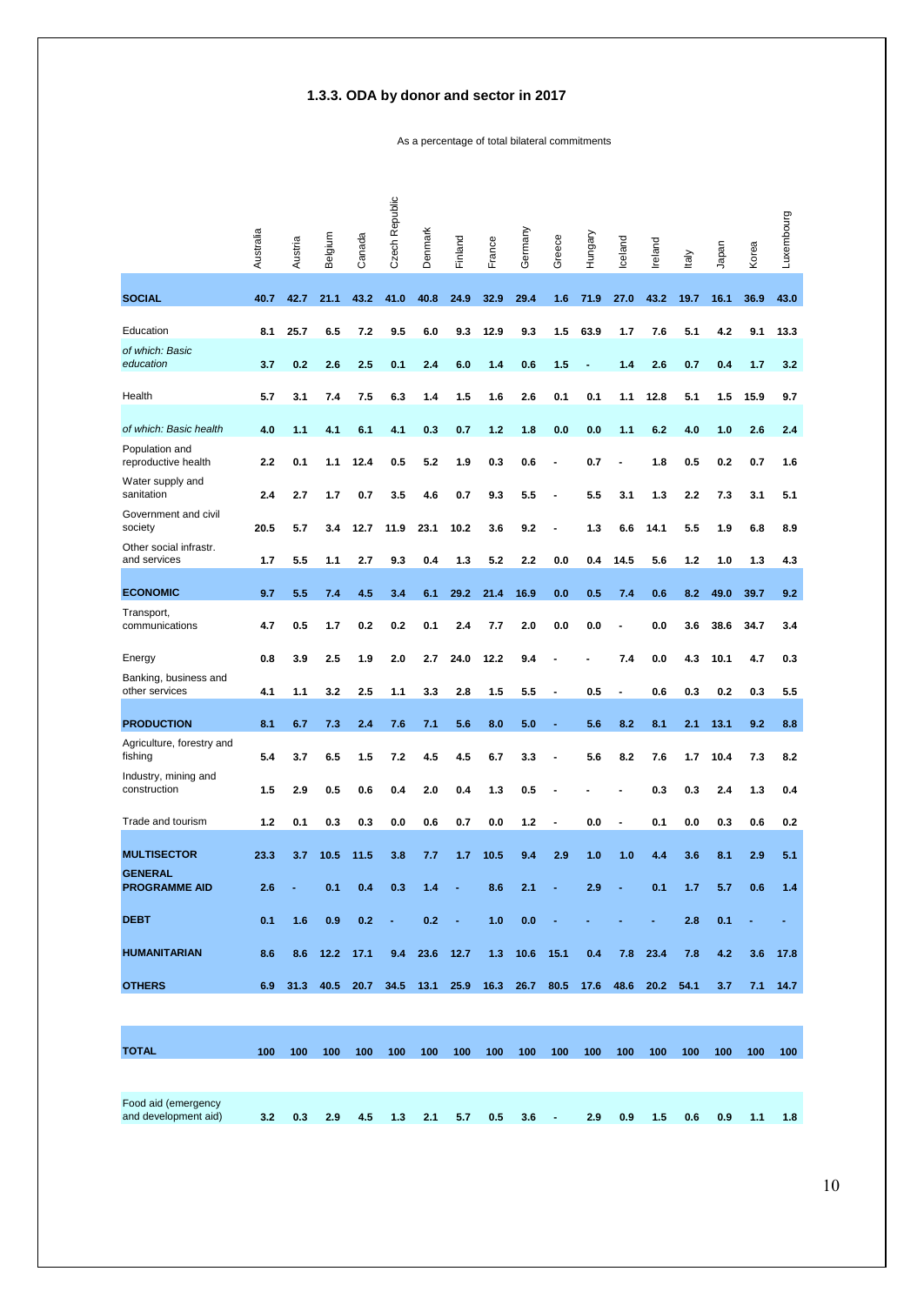|                                             | As a percentage of total bilateral commitments |             |        |        |          |                 |          |       |        |             |                |                      | Percentage of<br>multilateral finance |                 |                  |                     |  |
|---------------------------------------------|------------------------------------------------|-------------|--------|--------|----------|-----------------|----------|-------|--------|-------------|----------------|----------------------|---------------------------------------|-----------------|------------------|---------------------|--|
|                                             | Netherlands                                    | New Zealand | Norway | Poland | Portugal | Slovak Republic | Slovenia | Spain | Sweden | Switzerland | United Kingdom | <b>United States</b> | <b>DAC</b> countries<br><b>Total</b>  | EU institutions | World Bank (IDA) | Total multilaterals |  |
| <b>SOCIAL</b>                               | 31.8                                           | 34.8        | 36.3   | 48.4   | 64.5     | 39.8            | 70.4     | 23.7  | 39.7   | 29.8        | 42.5           | 48.2                 | 34.1                                  | 37.1            | 47.7             | 40.0                |  |
| Education                                   | 4.1                                            | 14.1        | 12.0   | 33.4   | 33.5     | 11.2            | 44.1     | 4.2   | 5.2    | 5.6         | 5.2            | 5.3                  | 7.2                                   | 5.9             | 12.3             | 8.2                 |  |
| of which: Basic<br>education                | 0.1                                            | 1.4         | 7.4    | 0.7    | 0.0      | 1.4             | ÷,       | 0.6   | 0.5    | 1.1         | 2.0            | 3.6                  | 1.8                                   | 1.8             | 3.2              | 2.6                 |  |
| Health                                      | 2.5                                            | 4.4         | 6.2    | 0.3    | 2.8      | 5.5             | 1.7      | 4.2   | 4.0    | 4.5         | 17.5           | 5.9                  | 4.8                                   | 2.0             | 7.5              | 6.0                 |  |
| of which: Basic health                      | 1.7                                            | 1.5         | 3.8    | 0.2    | 0.8      | 4.4             | 0.3      | 2.8   | 2.8    | 2.8         | 3.7            | 5.9                  | 3.1                                   | 1.9             | 4.1              | 3.8                 |  |
| Population and<br>reproductive health       | 4.0                                            | 0.5         | 2.1    | 0.1    | 0.6      | 0.6             | 0.0      | 0.8   | 3.6    | 0.3         | 2.9            | 20.9                 | 6.2                                   | 3.1             | 1.0              | 2.3                 |  |
| Water supply and<br>sanitation              | 7.5                                            | 1.1         | 0.5    | 0.1    | 5.8      | 3.7             | 7.5      | 1.3   | 0.9    | 4.3         | 1.1            | 1.5                  | 4.2                                   | 2.7             | 6.5              | 5.3                 |  |
| Government and civil<br>society             | 12.6                                           | 11.9        | 13.6   | 8.6    | 6.8      | 18.8            | 15.5     | 10.8  | 24.3   | 14.0        | 14.9           | 13.5                 | 10.0                                  | 17.6            | 11.4             | 12.0                |  |
| Other social infrastr.<br>and services      | 1.1                                            | 2.7         | 1.9    | 5.9    | 15.0     | 0.1             | 1.5      | 2.5   | 1.8    | 1.1         | 0.9            | 1.1                  | 1.8                                   | 5.8             | 9.0              | 6.3                 |  |
| <b>ECONOMIC</b>                             | 8.3                                            | 21.2        | 8.7    | 0.7    | 1.4      | 0.8             | 4.0      | 3.2   | 5.7    | 10.5        | 8.8            | 4.0                  | 17.1                                  | 25.3            | 27.3             | 25.7                |  |
| Transport,<br>communications                | 0.7                                            | 9.4         | 0.1    | 0.0    | 0.3      |                 | 0.4      | 2.5   | 0.1    | 0.1         | 1.9            | 0.4                  | 8.4                                   | 8.3             | 11.0             | 10.4                |  |
| Energy                                      | 0.6                                            | 9.5         | 2.1    | 0.1    | 0.4      | 0.5             | 1.6      | 0.1   | 2.2    | 1.5         | 1.3            | 2.5                  | 5.9                                   | 8.6             | 10.5             | 9.8                 |  |
| Banking, business and<br>other services     | 7.0                                            | 2.3         | 6.4    | 0.5    | 0.8      | 0.3             | 2.1      | 0.6   | 3.4    | 8.8         | 5.7            | 1.0                  | 2.8                                   | 8.4             | 5.8              | 5.4                 |  |
| <b>PRODUCTION</b>                           | 10.6                                           | 14.3        | 6.7    | 5.8    | 0.9      | 1.3             | 0.4      | 6.3   | 5.0    | 13.2        | 6.7            | 3.8                  | 6.9                                   | 11.4            | 14.7             | 13.4                |  |
| Agriculture, forestry<br>and fishing        | 8.1                                            | 10.2        | 5.5    | 5.6    | 0.7      | 1.2             | 0.1      | 6.0   | 3.1    | 6.7         | 3.8            | 3.0                  | 5.1                                   | 6.3             | 9.2              | 9.1                 |  |
| Industry, mining and<br>construction        | 0.7                                            | 0.0         | 0.9    | 0.0    | 0.0      | -               | 0.3      | 0.2   | 1.1    | 3.8         | 2.6            | 0.2                  | 1.1                                   | 4.0             | 2.8              | 2.9                 |  |
| Trade and tourism                           | 1.7                                            | 4.0         | 0.3    | 0.1    | 0.2      | 0.0             | 0.0      | 0.1   | 0.8    | 2.7         | 0.4            | 0.6                  | 0.7                                   | 1.2             | 2.6              | 1.4                 |  |
| <b>MULTISECTOR</b>                          | 3.5                                            | 3.2         | 17.7   | 23.0   | 3.7      | 0.2             | 1.3      | 14.7  | 8.2    | 4.4         | 12.9           | 3.6                  | 7.9                                   | 10.4            | 6.8              | 8.8                 |  |
| <b>GENERAL</b><br><b>PROGRAMME AID</b>      | 1.6                                            | 5.4         | 0.9    | ÷      | 10.0     | 0.1             | ÷        | 0.5   | 0.0    | 1.0         | 0.1            | 2.3                  | 2.9                                   | 3.5             | 0.1              | 3.3                 |  |
| <b>DEBT</b>                                 | 2.9                                            |             | 0.1    |        |          |                 |          | 4.1   |        |             | 0.1            | 0.0                  | 0.3                                   |                 | ٠                | 0.1                 |  |
| <b>HUMANITARIAN</b>                         | 6.7                                            | 7.4         | 16.6   | 18.4   | 8.6      | 2.5             | 3.9      | 5.2   | 10.9   | 12.4        | 17.6           | 26.6                 | 13.3                                  | 8.4             | 3.4              | 6.0                 |  |
| <b>OTHERS</b>                               | 34.6                                           | 13.7        | 13.1   | 3.7    | 10.9     | 55.3            | 20.0     | 42.1  | 30.5   | 28.6        | 11.3           | 11.4                 | 17.5                                  | 3.9             | $\blacksquare$   | 2.6                 |  |
|                                             |                                                |             |        |        |          |                 |          |       |        |             |                |                      |                                       |                 |                  |                     |  |
| <b>TOTAL</b>                                | 100                                            | 100         | 100    | 100    | 100      | 100             | 100      | 100   | 100    | 100         | 100            | 100                  | 100                                   | 100             | 100              | 100                 |  |
| Food aid (emergency<br>and development aid) | 3.1                                            | 2.2         | 2.4    | 0.4    | 0.0      | 0.2             | 0.4      | 1.3   | 0.1    | 2.3         | 5.2            | 12.0                 | 4.7                                   | 0.9             | 0.2              | 0.6                 |  |
|                                             |                                                |             |        |        |          |                 |          |       |        |             |                |                      |                                       |                 |                  |                     |  |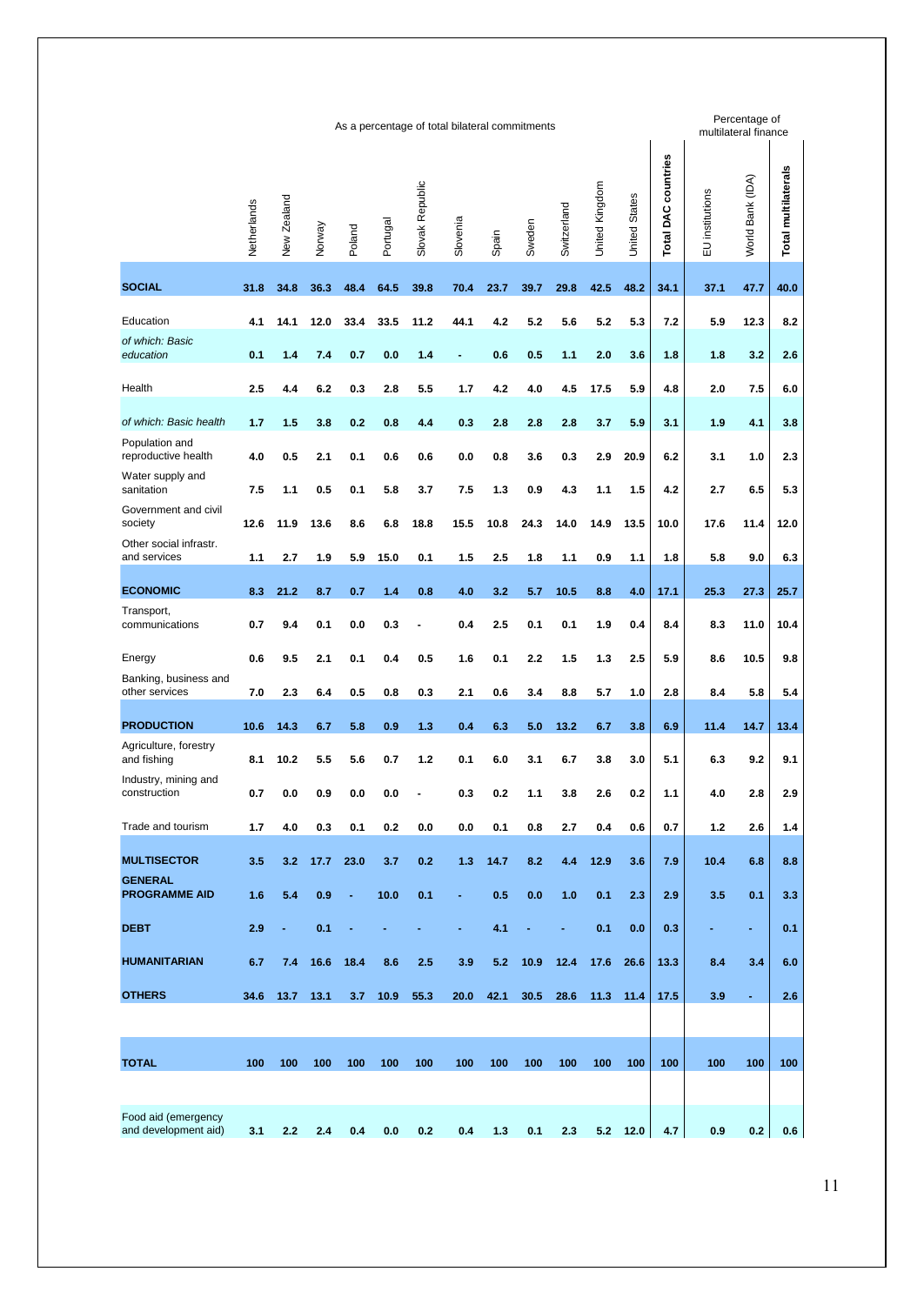![](_page_11_Figure_0.jpeg)

**1.3.4. Analysis of social sector ODA by donor** *As a percentage of total sector-allocable commitments for each donor in 2017*

#### **1.3.5. Analysis of economic and production sector ODA by donor** *As a percentage of total sector-allocable commitments for each donor in 2017*

![](_page_11_Figure_3.jpeg)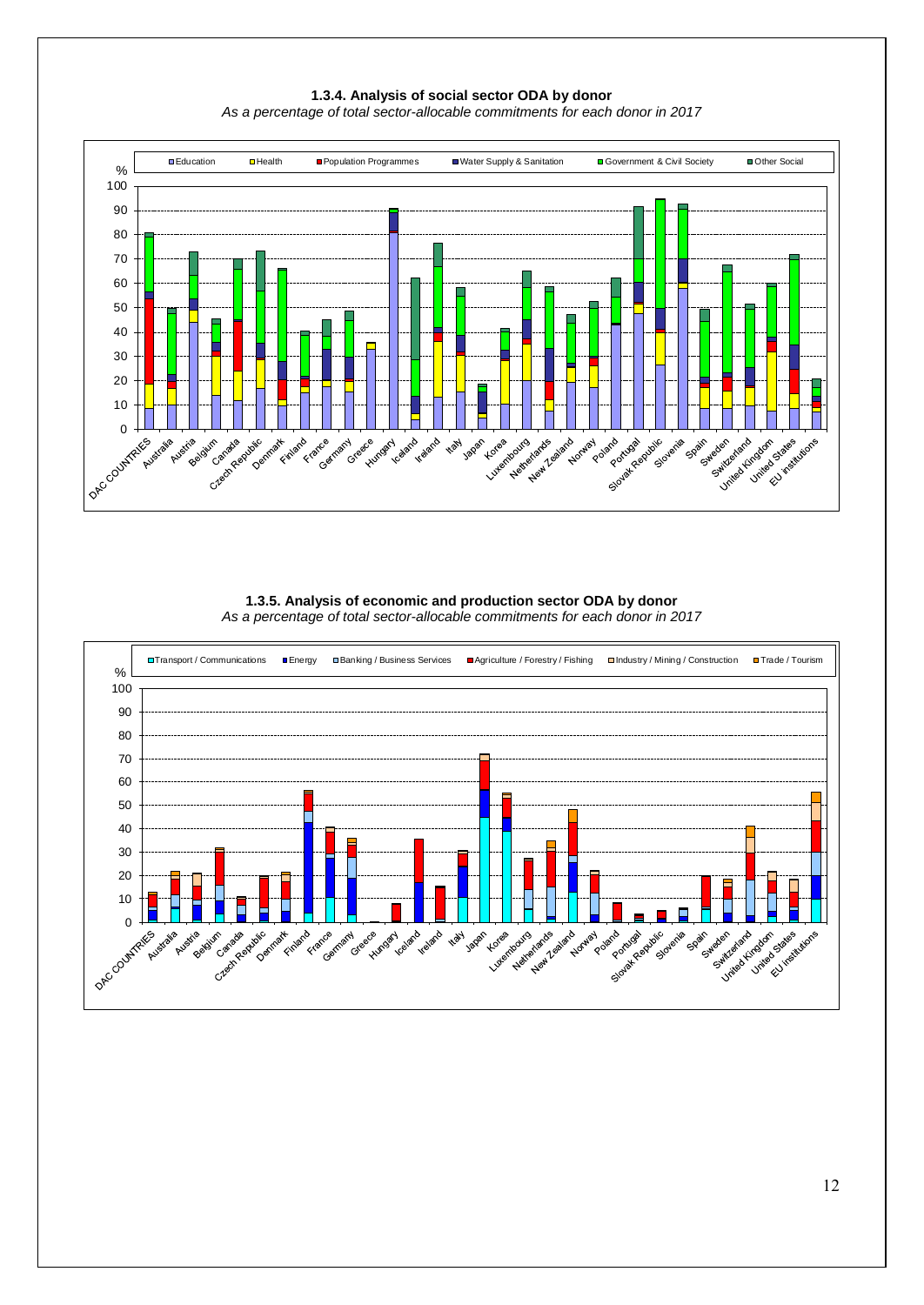#### **1.3.6. ODA by sector and recipient in 2017** *USD million, commitments, 50 largest recipients*

|                                   | <b>SOCIAL</b>      | <b>ECONOMIC</b> | <b>PRODUCTION</b>  | MULTI-<br><b>SECTOR</b> | GEN.PROG.<br><b>AID</b> | <b>DEBT</b>                   | <b>HUMANI-</b><br><b>TARIAN</b> | <b>OTHERS</b>  | <b>TOTAL</b>      |
|-----------------------------------|--------------------|-----------------|--------------------|-------------------------|-------------------------|-------------------------------|---------------------------------|----------------|-------------------|
|                                   |                    |                 |                    |                         |                         |                               |                                 |                |                   |
| Afghanistan                       | 2 1 0 2            | 790             | 202                | 253                     | 144                     |                               | 392                             | 159            | 4 0 4 2           |
| Bangladesh                        | 2418<br>207        | 2508<br>510     | 450<br>229         | 232<br>21               | 61<br>89                | $\mathbf 0$<br>$\overline{0}$ | 304<br>$\overline{1}$           | 28<br>49       | 6 000             |
| <b>Benin</b><br>Bolivia           | 594                | 878             | 116                | 26                      | $\mathbf 0$             | $\overline{\phantom{a}}$      | 17                              | 6              | 1 1 0 5<br>1637   |
| <b>Brazil</b>                     | 164                | 516             | 76                 | 261                     |                         |                               | 5                               | 9              | 1 0 3 1           |
| <b>Burkina Faso</b>               | 362                | 270             | 207                | 131                     | 96                      | $\mathbf 0$                   | 18                              | 14             | 1 0 9 9           |
| Cambodia                          | 577                | 454             | 73                 | 115                     | $\mathbf{0}$            |                               | 5                               | 16             | 1 2 3 9           |
| Cameroon                          | 261                | 216             | 229                | 99                      | 423                     | ÷,                            | 82                              | 58             | 1 3 6 7           |
| China (People's Republic of)      | 891                | 185             | 97                 | 245                     | $\mathbf{0}$            | ä,                            | $\overline{1}$                  | 14             | 1433              |
| Colombia                          | 697                | 139             | 159                | 460                     | 3                       | ä,                            | 48                              | 41             | 1547              |
| Côte d'Ivoire                     | 386                | 638             | 114                | 131                     | 140                     | 44                            | 8                               | 282            | 1744              |
| Democratic Republic of the Congo  | 835                | 362             | 124                | 119                     | 98                      | 99                            | 590                             | 44             | 2 2 7 1           |
| Egypt                             | 642                | 941             | 128                | 195                     | 254                     | $\overline{2}$                | 33                              | 23             | 2 2 1 6           |
| Ethiopia                          | 3 1 1 1            | 319             | 757                | 177                     | 206                     | $\overline{\phantom{a}}$      | 866                             | 43             | 5478              |
| Ghana                             | 615                | 314             | 323                | 27                      | 93                      | ÷.                            | $\overline{2}$                  | 26             | 1 3 9 9           |
| Haiti                             | 532                | 60              | 164                | 145                     | 164                     | $\mathbf 0$                   | 172                             | 42             | 1 2 7 9           |
| India                             | 1 1 7 8            | 4 6 2 4         | 651                | 219                     | 347                     | ÷.                            | 9                               | 23             | 7 0 5 0           |
| Indonesia                         | 573                | 1888            | 1 0 5 9            | 180                     | $\mathbf 0$             | 3                             | 112                             | 22             | 3837              |
| Iraq                              | 653                | 566             | 27                 | 16                      | 761                     | ÷                             | 1 2 8 7                         | 35             | 3 3 4 5           |
| Jordan                            | 1801               | 363             | 32                 | 33                      | 31                      | ÷,                            | 360                             | 92             | 2712              |
| Kenya                             | 1922               | 746             | 467                | 142                     | 20                      | $\mathbf 0$                   | 271                             | 30             | 3599              |
| Lebanon                           | 544                | 33              | 17                 | 27                      | 61                      | ÷,                            | 622                             | 47             | 1 3 5 1           |
| Madagascar                        | 353                | 496             | 371                | 110                     | 197                     | $\mathbf 0$                   | 35                              | 8              | 1568              |
| Malawi                            | 639                | 86              | 460                | 77                      | 37                      |                               | 84                              | 31             | 1414              |
| Mali                              | 716                | 183             | 126                | 49                      | 131                     | $\mathbf{0}$                  | 91                              | 18             | 1 3 1 4           |
| Mexico                            | 359                | 315             | 15                 | 298                     | $\mathbf 0$             | ÷,                            | 6                               | 11             | 1 0 0 4           |
| Morocco                           | 804                | 881             | 518                | 176                     | 19                      | Ξ                             | 13                              | 74             | 2485              |
| Mozambique                        | 1 2 4 2            | 413             | 191                | 137                     | 34                      | ä                             | 34                              | 38             | 2088              |
| Myanmar                           | 1 0 7 5            | 826             | 365                | 338                     | 8                       | $\mathbf{0}$                  | 187                             | 18             | 2817              |
| Nepal                             | 715                | 525             | 241                | 308                     | $\mathbf 0$             | $\mathbf 0$                   | 188                             | 30             | 2008              |
| Niger                             | 488                | 226             | 199                | 122                     | 78                      | $\mathbf{0}$                  | 130                             | 13             | 1 2 5 5           |
| Nigeria                           | 2 1 6 6            | 350             | 454                | 147                     | 3                       | ä                             | 970                             | 56             | 4 1 4 5           |
| Pakistan                          | 2 0 2 3            | 762             | 123                | 264                     | $\overline{2}$          | $\overline{4}$                | 261                             | 81             | 3519              |
| Philippines                       | 476                | 218             | 76<br>157          | 216                     | 32<br>76                | $\mathbf 0$<br>×,             | 33<br>47                        | 17             | 1 0 6 8           |
| Rwanda<br>Senegal                 | 475<br>413         | 312<br>754      | 205                | 116<br>107              | 6                       | $\mathbf 0$                   | $\overline{4}$                  | 13<br>35       | 1 1 9 7<br>1524   |
| Serbia                            | 282                | 584             | 38                 | 55                      | ä,                      | $\blacksquare$                | 10                              | 8              | 976               |
| Somalia                           | 587                | $\mathbf{1}$    | 27                 | 64                      | 104                     | $\frac{1}{2}$                 | 1 0 8 7                         | 12             | 1882              |
| South Sudan                       | 324                | 66              | 52                 | 29                      | 59                      | Ξ                             | 1 0 7 9                         | 30             | 1638              |
| Sri Lanka                         | 643                | 372             | 113                | 169                     | $\overline{2}$          | $\frac{1}{2}$                 | 23                              | 10             | 1 3 3 1           |
| Syrian Arab Republic              | 459                | 9               | $\overline{5}$     | 285                     | $\overline{1}$          | Ξ                             | 2 5 0 5                         | 259            | 3523              |
| Tanzania                          | 1 376              | 689             | 273                | 415                     | $\mathbf 0$             | ÷,                            | 102                             | 29             | 2885              |
| Tunisia                           | 1 3 3 4            | 868             | 205                | 15                      | 56                      | 3                             | 3                               | 8              | 2 4 9 2           |
| Turkey                            | 1 3 6 9            | 1 3 5 0         | 582                | 234                     | 3                       | ÷.                            | 659                             | 162            | 4 3 5 9           |
| Uganda                            | 1 0 38             | 183             | 156                | 69                      | 11                      |                               | 347                             | 29             | 1834              |
| Ukraine                           | 696                | 229             | 22                 | 42                      | ÷                       | ÷.                            | 134                             | 55             | 1 1 7 7           |
| Viet Nam                          | 1 3 5 5            | 741             | 415                | 705                     | 98                      | $\mathbf{0}$                  | 131                             | 16             | 3 4 6 2           |
| West Bank and Gaza Strip          | 1 2 4 5            | 60              | 62                 | 145                     | 41                      | $\pmb{0}$                     | 282                             | 151            | 1985              |
| Yemen                             | 715                | 509             | $\bf 8$            | 42                      | 16                      | ÷.                            | 1 2 9 7                         | 10             | 2597              |
| Zambia                            | 640                | 366             | 73                 | 21                      | 3                       | $\blacksquare$                | 11                              | 17             | 1 1 3 2           |
| Africa total                      |                    |                 |                    |                         |                         |                               |                                 |                |                   |
| America total                     | 28 21 2<br>5 3 2 1 | 13618<br>3515   | 8 1 7 4<br>1 1 7 3 | 4 1 1 4<br>1932         | 3 3 7 2<br>205          | 159<br>234                    | 8 2 5 6<br>688                  | 1 4 5 4<br>453 | 67 359<br>13 5 20 |
| Asia total                        | 22 4 66            | 17 059          | 5 0 8 1            | 4547                    | 1934                    | $\overline{7}$                | 8734                            | 1 3 6 3        | 61 193            |
| Europe total                      | 3 9 3 4            | 3 0 0 1         | 981                | 601                     | 22                      | 4                             | 1 0 9 9                         | 413            | 10 054            |
| Oceania total                     | 1 0 7 2            | 607             | 369                | 278                     | 190                     | $\mathbf 0$                   | 68                              | 36             | 2620              |
| Unspecified total                 | 9910               | 2 1 3 6         | 2 2 3 0            | 4659                    | 291                     | 113                           | 2 0 3 9                         | 20 214         | 41 593            |
|                                   |                    |                 |                    |                         |                         |                               |                                 |                |                   |
| <b>Developing Countries total</b> | 70915              | 39 938          | 18 008             | 16 131                  | 6013                    | 518                           | 20883                           | 23 934         | 196 338           |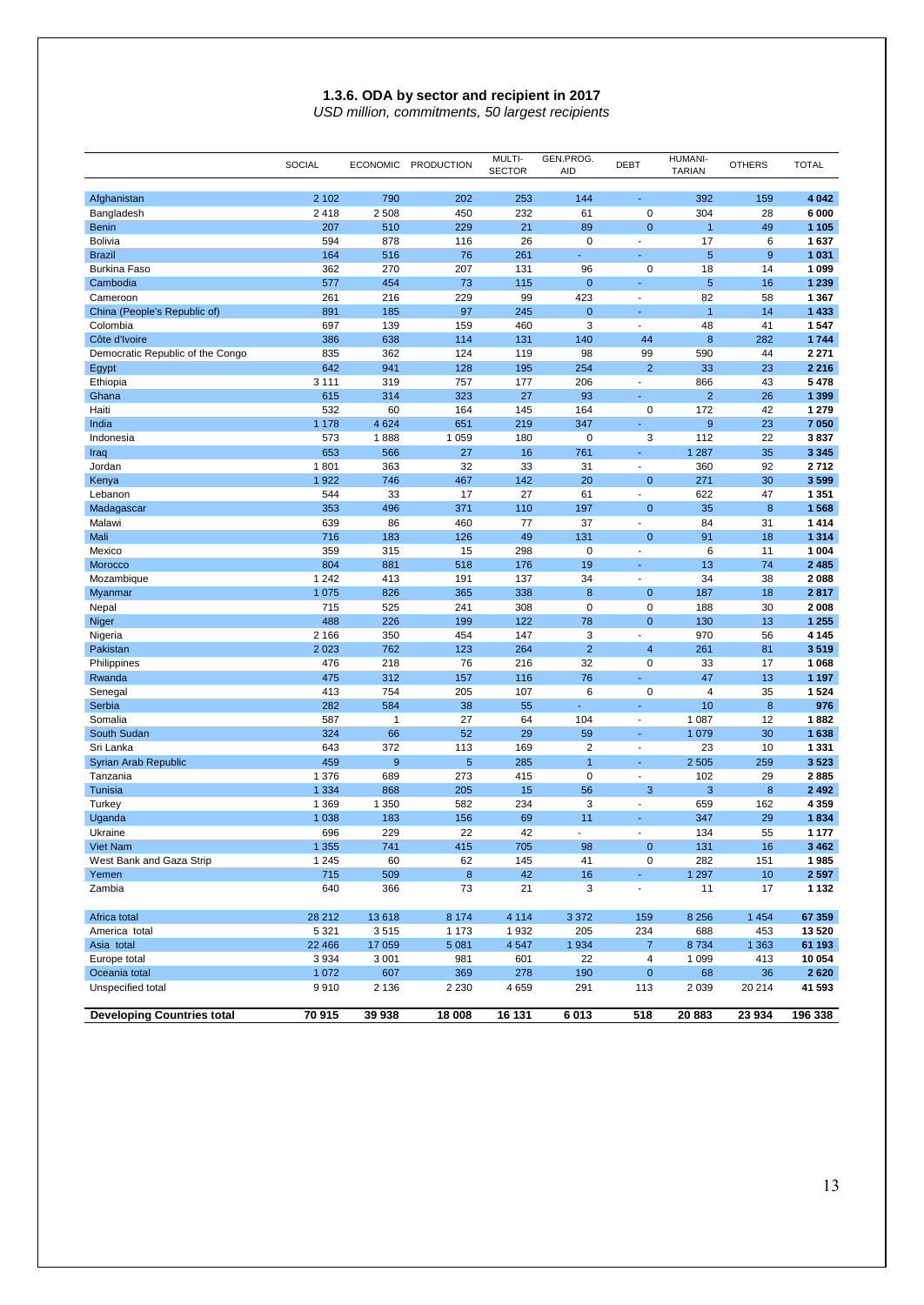## **Education**

**1.3.7. Total ODA to education** 

*USD billion, 2016 prices and exchange rates, commitments with 3 year moving average (dotted lines)*

![](_page_13_Figure_3.jpeg)

|           |                        |            |                |          | 1.3.8. Top 10 recipients 2017 |              |           |        |          |          |       |         |         |
|-----------|------------------------|------------|----------------|----------|-------------------------------|--------------|-----------|--------|----------|----------|-------|---------|---------|
|           |                        |            |                |          |                               | China        | West Bank |        |          |          |       |         |         |
|           | commitments.           | Bangladesh | Nigeria        | Morocco  | Ethiopia                      | (People's    | and Gaza  | Jordan | Viet Nam | Pakistan | India | Others  |         |
|           | <b>USD million</b>     |            |                |          |                               | Republic of) | Strip     |        |          |          |       |         | Total   |
|           | <b>IDA</b>             | 510        | 617            |          | 475                           |              |           |        | 158      | 27       | 125   | 096     | 3 0 0 8 |
| Σ         | Germany                | 20         | 18             | 42       | 23                            | 469          | 68        | 83     | 56       | 39       | 138   | 458     | 2414    |
|           | <b>United States</b>   | 16         | 23             | 236      | 44                            | 3            | 18        | 105    | 5        | 118      |       | 064     | 1633    |
| 'n,       | France                 |            | 3              | 239      | 4                             | 98           | 3         |        | 24       | 3        | 12    | 980     | 1 3 6 9 |
|           | <b>EU</b> Institutions | 191        |                | 79       | ۰                             |              |           |        |          | 56       | 0     | 010     | 1 3 3 7 |
| 용         | Japan                  | 20         | $\overline{2}$ | 4        | 18                            |              |           |        | 24       | 5        | 4     | 765     | 846     |
| 0         | <b>UNRWA</b>           |            |                |          |                               |              | 317       | 115    |          |          |       | 70      | 502     |
| $\Omega$  | Norway                 |            | 5              |          | 11                            |              |           | 2      |          | 5        | 0     | 357     | 389     |
| <u>la</u> | United Kingdom         | $\sim$     | 6              | $\Omega$ | ◠                             |              |           | 12     |          | 115      | ⇁     | 232     | 382     |
|           | Asian Development Bank | 100        |                |          |                               |              |           |        | 97       |          |       | 146     | 344     |
|           | Other donors           | 16         |                | 52       | 46                            | 14           | 27        | 116    | 25       | 15       | 23    | 2 2 3 7 | 2577    |
|           | Total                  | 876        | 682            | 651      | 623                           | 592          | 443       | 434    | 389      | 384      | 310   | 9 4 1 6 | 14 800  |

![](_page_13_Figure_5.jpeg)

![](_page_13_Figure_6.jpeg)

### **1.3.10. ODA commitments to education**

| <b>USD million</b>     |                |                         |                |                |  |  |  |  |  |  |
|------------------------|----------------|-------------------------|----------------|----------------|--|--|--|--|--|--|
|                        | 2014           | 2015                    | 2016           | 2017           |  |  |  |  |  |  |
| Australia              | 529            | 333                     | 217            | 196            |  |  |  |  |  |  |
| Austria                | 168            | 137                     | 145            | 164            |  |  |  |  |  |  |
| Belgium                | 106            | 89                      | 82             | 96             |  |  |  |  |  |  |
| Canada                 | 409            | 292                     | 195            | 194            |  |  |  |  |  |  |
| <b>Czech Republic</b>  | 10             | 10                      | 8              | 8              |  |  |  |  |  |  |
| Denmark                | 91             | 96                      | 58             | 93             |  |  |  |  |  |  |
| Finland                | 61             | 72                      | 31             | 60             |  |  |  |  |  |  |
| France                 | 1517           | 1 1 7 5                 | 1 4 4 1        | 1 3 6 9        |  |  |  |  |  |  |
| Germany                | 2 1 3 8        | 2 0 3 0                 | 2097           | 2414           |  |  |  |  |  |  |
| Greece                 | 11             | 9                       | 1              | 1              |  |  |  |  |  |  |
| Hungary                |                | 19                      | 24             | 25             |  |  |  |  |  |  |
| Iceland                | $\overline{2}$ | $\overline{2}$          | 1              | 1              |  |  |  |  |  |  |
| Ireland                | 46             | 40                      | 34             | 37             |  |  |  |  |  |  |
| Italy                  | 100            | 105                     | 99             | 176            |  |  |  |  |  |  |
| Japan                  | 790            | 531                     | 518            | 846            |  |  |  |  |  |  |
| Korea                  | 229            | 260                     | 367            | 222            |  |  |  |  |  |  |
| Luxembourg             | 53             | 44                      | 51             | 41             |  |  |  |  |  |  |
| Netherlands            | 100            | 124                     | 124            | 142            |  |  |  |  |  |  |
| <b>New Zealand</b>     | 73             | 75                      | 70             | 64             |  |  |  |  |  |  |
| Norway                 | 394            | 459                     | 318            | 389            |  |  |  |  |  |  |
| Poland                 | 46             | 49                      | 39             | 83             |  |  |  |  |  |  |
| Portugal               | 56             | 42                      | 48             | 49             |  |  |  |  |  |  |
| <b>Slovak Republic</b> | 5              | $\overline{\mathbf{4}}$ | $\overline{4}$ | $\overline{4}$ |  |  |  |  |  |  |
| Slovenia               | 6              | 6                       | 7              | 10             |  |  |  |  |  |  |
| Spain                  | 78             | 32                      | 57             | 47             |  |  |  |  |  |  |
| Sweden                 | 94             | 67                      | 114            | 186            |  |  |  |  |  |  |
| Switzerland            | 168            | 85                      | 111            | 164            |  |  |  |  |  |  |
| United Kingdom         | 624            | 600                     | 873            | 382            |  |  |  |  |  |  |
| <b>United States</b>   | 1 2 4 3        | 1 2 6 2                 | 1536           | 1 633          |  |  |  |  |  |  |
| <b>DAC</b> countries   | 9 1 4 8        | 8052                    | 8669           | 9094           |  |  |  |  |  |  |
| <b>EU</b> Institutions | 741            | 789                     | 987            | 1 337          |  |  |  |  |  |  |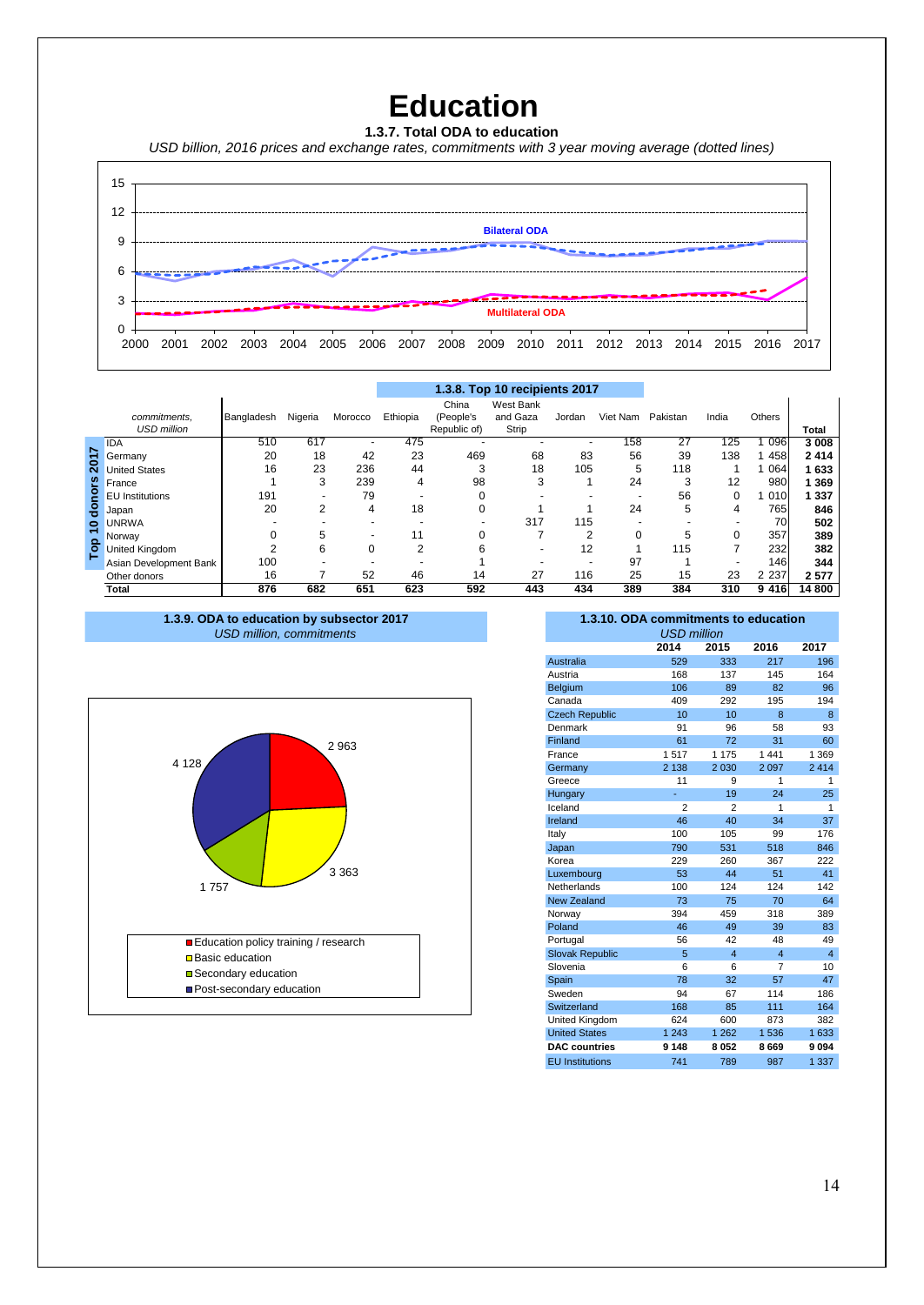### **Health**

**1.3.11. Total ODA to health** *USD billion, 2016 prices and exchange rates, commitments with 3 year moving average (dotted lines)*

![](_page_14_Figure_2.jpeg)

|     |                                    |         |                |            | 2.3.12. Top 10 recipients 2017 |          |          |        |       |             |                 |               |              |
|-----|------------------------------------|---------|----------------|------------|--------------------------------|----------|----------|--------|-------|-------------|-----------------|---------------|--------------|
|     | commitments.<br><b>USD</b> million | Nigeria | Mozambi<br>que | Bangladesh | Kenva                          | Ethiopia | Tanzania | Uganda | Yemen | Afghanistan | South<br>Africa | <b>Others</b> | <b>Total</b> |
|     | <b>United States</b>               | 282     | 417            | 52         | 618                            | 282      | 442      | 419    | 6     | 158         | 412             | 5 2 4 6       | 8 3 3 2      |
|     | <b>IDA</b>                         | 57      | 81             | 500        | $\overline{\phantom{a}}$       | 220      | 43       | 26     | 483   |             |                 | 675           | 2085         |
| 201 | United Kingdom                     | 19      | 19             | 5          | 11                             | 41       | 12       | 29     | ۰     |             | 6               | 347           | 489          |
| ၑၟ  | <b>EU</b> Institutions             | 10      |                |            |                                |          |          |        |       | 149         |                 | 997           | 159          |
| ၔႍ  | Global Fund                        | 311     | 30             | 21         |                                |          |          |        |       |             |                 | 499           | 862          |
| 용   | Germany                            | 46      |                |            | 3                              | 13       |          |        | 8     | 23          |                 | 726           | 829          |
| 0   | Canada                             | 34      | 105            |            | 4                              | 19       |          |        |       | 50          |                 | 319           | 538          |
|     | <b>WHO</b>                         |         |                |            | ົ                              | ົ        |          |        |       |             | 2               | 451           | 476          |
| å   | Korea                              |         |                |            |                                | 6        | 8        | 6      |       |             |                 | 376           | 406          |
|     | Japan                              |         |                |            |                                |          |          |        |       | 19          |                 | 288           | 335          |
|     | Other donors                       | 20      | 88             | 114        | 47                             | 65       | 47       | 53     | 12    | 34          | 5               | 2712          | 3 1 9 7      |
|     | <b>Total</b>                       | 787     | 745            | 704        | 690                            | 649      | 559      | 540    | 523   | 443         | 434             | 13 636        | 19710        |

*USD million, commitments* **2.3.13. ODA to health by subsector 2017 2.3.14. ODA commitments to health**

![](_page_14_Figure_5.jpeg)

| 2.3.14. ODA commitments to health<br><b>USD million</b> |                |                |                |                |  |  |  |  |  |  |  |
|---------------------------------------------------------|----------------|----------------|----------------|----------------|--|--|--|--|--|--|--|
| 2014<br>2015<br>2016<br>2017                            |                |                |                |                |  |  |  |  |  |  |  |
| <b>Australia</b>                                        | 341            | 253            | 178            | 190            |  |  |  |  |  |  |  |
| Austria                                                 | 41             | 29             | 43             | 20             |  |  |  |  |  |  |  |
| Belgium                                                 | 183            | 116            | 127            | 126            |  |  |  |  |  |  |  |
| Canada                                                  | 503            | 621            | 798            | 538            |  |  |  |  |  |  |  |
| <b>Czech Republic</b>                                   | 4              | 3              | 3              | 6              |  |  |  |  |  |  |  |
| Denmark                                                 | 148            | 63             | 20             | 101            |  |  |  |  |  |  |  |
| Finland                                                 | 54             | 30             | 20             | 22             |  |  |  |  |  |  |  |
| France                                                  | 310            | 281            | 194            | 195            |  |  |  |  |  |  |  |
| Germany                                                 | 657            | 597            | 648            | 829            |  |  |  |  |  |  |  |
| Greece                                                  | 0              | 0              | 0              | 0              |  |  |  |  |  |  |  |
| Hungary                                                 |                | $\overline{1}$ | $\Omega$       | $\Omega$       |  |  |  |  |  |  |  |
| Iceland                                                 | $\overline{2}$ | 1              | $\overline{2}$ | 1              |  |  |  |  |  |  |  |
| Ireland                                                 | 100            | 71             | 69             | 72             |  |  |  |  |  |  |  |
| Italy                                                   | 70             | 99             | 70             | 191            |  |  |  |  |  |  |  |
| Japan                                                   | 527            | 775            | 724            | 335            |  |  |  |  |  |  |  |
| Korea                                                   | 298            | 306            | 239            | 406            |  |  |  |  |  |  |  |
| Luxembourg                                              | 48             | 36             | 37             | 35             |  |  |  |  |  |  |  |
| Netherlands                                             | 251            | 230            | 538            | 225            |  |  |  |  |  |  |  |
| <b>New Zealand</b>                                      | 32             | 9              | 17             | 22             |  |  |  |  |  |  |  |
| Norway                                                  | 254            | 219            | 116            | 269            |  |  |  |  |  |  |  |
| Poland                                                  | 1              | $\overline{1}$ | $\overline{1}$ | 1              |  |  |  |  |  |  |  |
| Portugal                                                | 20             | 23             | 12             | 5              |  |  |  |  |  |  |  |
| <b>Slovak Republic</b>                                  | $\Omega$       | $\Omega$       | $\overline{1}$ | $\overline{2}$ |  |  |  |  |  |  |  |
| Slovenia                                                | $\Omega$       | $\Omega$       | O              | 0              |  |  |  |  |  |  |  |
| Spain                                                   | 94             | 31             | 53             | 55             |  |  |  |  |  |  |  |
| Sweden                                                  | 215            | 149            | 249            | 272            |  |  |  |  |  |  |  |
| Switzerland                                             | 160            | 126            | 80             | 141            |  |  |  |  |  |  |  |
| United Kingdom                                          | 735            | 972            | 972            | 1 4 8 9        |  |  |  |  |  |  |  |
| <b>United States</b>                                    | 7 2 7 2        | 8 9 0 9        | 9 2 2 1        | 8 3 3 2        |  |  |  |  |  |  |  |
| <b>DAC</b> countries                                    | 11 979         | 13 697         | 14 256         | 13 691         |  |  |  |  |  |  |  |
| <b>EU Institutions</b>                                  | 631            | 320            | 1 0 2 9        | 1 1 5 9        |  |  |  |  |  |  |  |